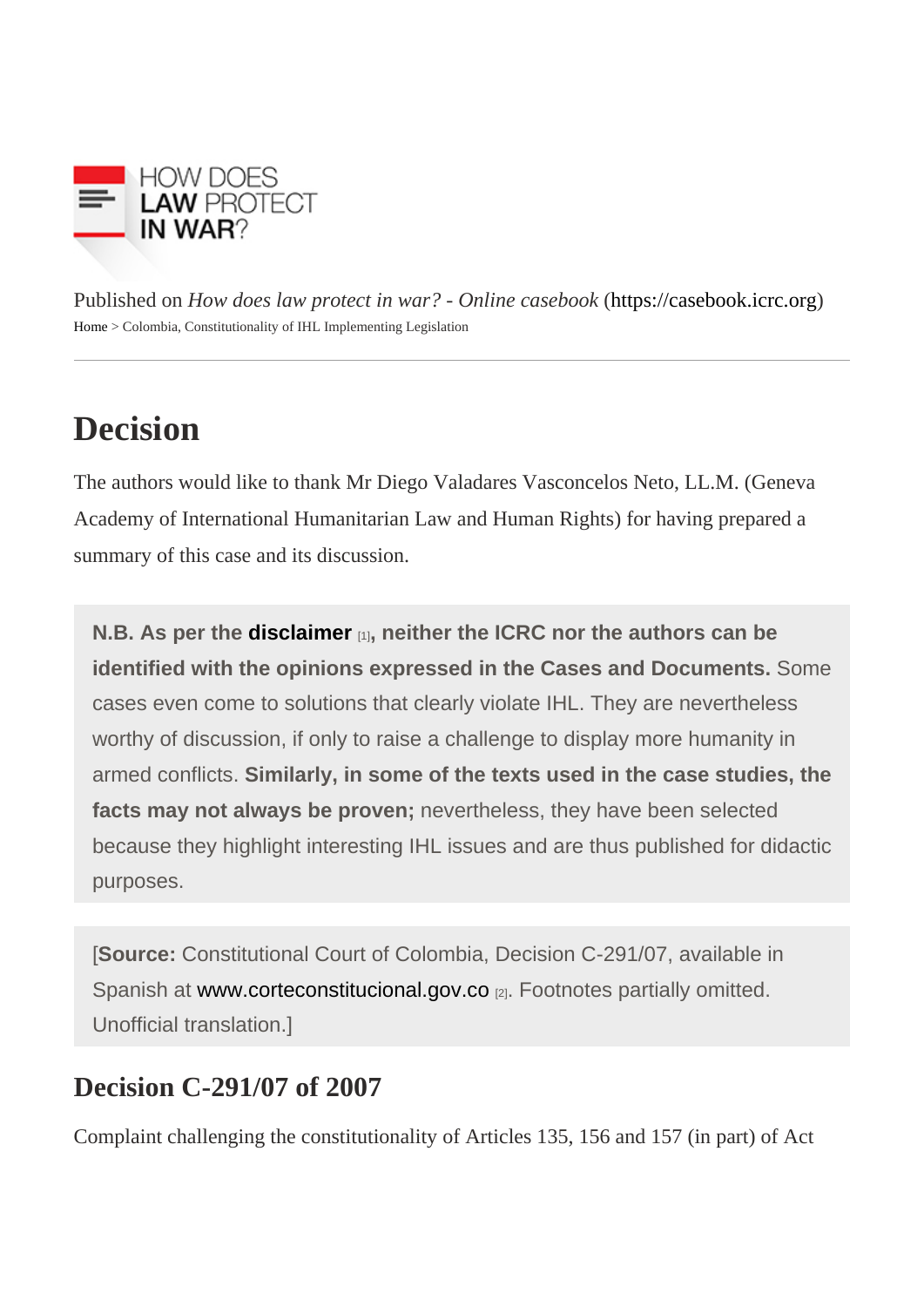599 of 2000, and Articles 174, 175, 178 and 179 of Act 522 of 1999.

Plaintiff: Alejandro Valencia Villa

[...]

### **DECISION**

### **I. THE COMPLAINT**

# **1. COMPLAINT CONCERNING ARTICLE 135 OF ACT 599 OF 2000, STATEMENTS AND OPINION OF THE ATTORNEY-GENERAL**

### **1.1. Contested rule**

The plaintiff challenges the constitutionality of paragraph 6 of the additional clause of Article 135 of Act 599 of 2000, reproduced below (the contested word is underlined):

"Article 135. Murder of a protected person.

Any person who, in connection with and during an armed conflict, causes the death of a person protected by the international conventions of humanitarian law ratified by Colombia commits [...]

ADDITIONAL CLAUSE. For the purposes of this Article and the other rules within the same title, protected persons are in accordance with international humanitarian law understood to be:

- 1. Members of the civilian population.
- 2. Individuals not participating in the hostilities and civilians in the hands of the adverse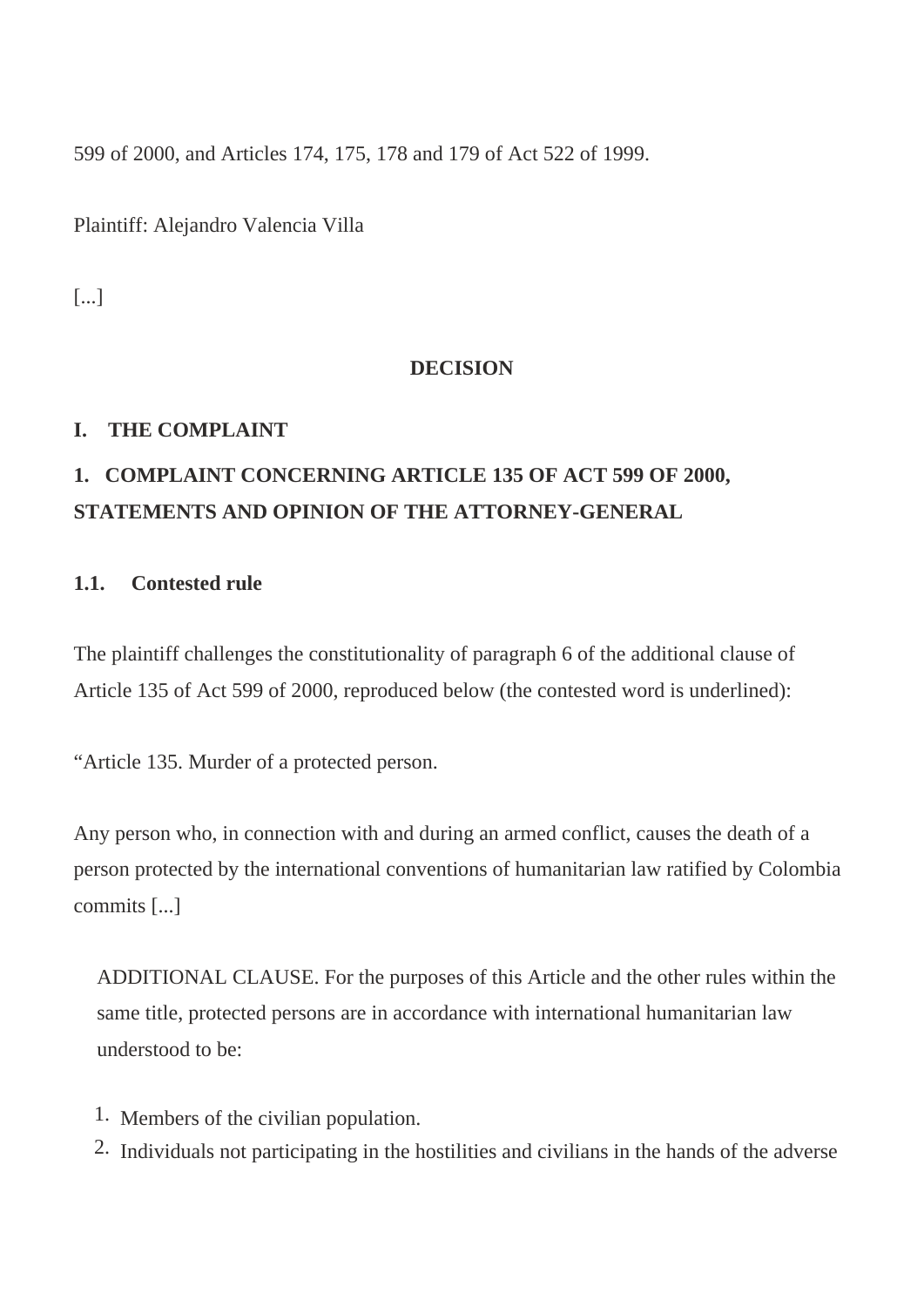<span id="page-2-0"></span>party.

- 3. The wounded, sick or shipwrecked placed hors de combat.
- 4. Medical or religious personnel.
- 5. Journalists on assignment or accredited war correspondents.
- 6. Combatants who have laid down their arms owing to capture, surrender or other similar reason.
- 7. Those who, prior to the onset of hostilities, were considered to be stateless persons or refugees.
- 8. Any other persons benefiting from this status under the First, Second, Third and Fourth Geneva Conventions of 1949 and their Additional Protocols of 1977 and others that may later be ratified."
- 1.2. Allegations of unconstitutionality set out in the complaint

It is the plaintiff's view that the term "combatants" found in paragraph 6 of the additional clause of Article 135 of Act 599 of 2000 is incompatible with Articles pand 2142] of the Constitution and must therefore be declared unconstitutional.

# 2. COMPLAINT CONCERNING ARTICLE 157 OF ACT 599 OF 2000, STATEMENTS AND OPINION OF THE ATTORNEY-GENERAL

### 2.1. Contested rule

The underlined phrase from Article 157 of Act 599 of 2000 is called into question:

"Article 157. Attack on works or installations containing dangerous forces. Any person who attacks dams, dykes, nuclear or electric power stations or other works or installations containing dangerous forces, marked with the treaty-based sigins connection with and during an armed conflict, without imperative military necessity, commits [...]"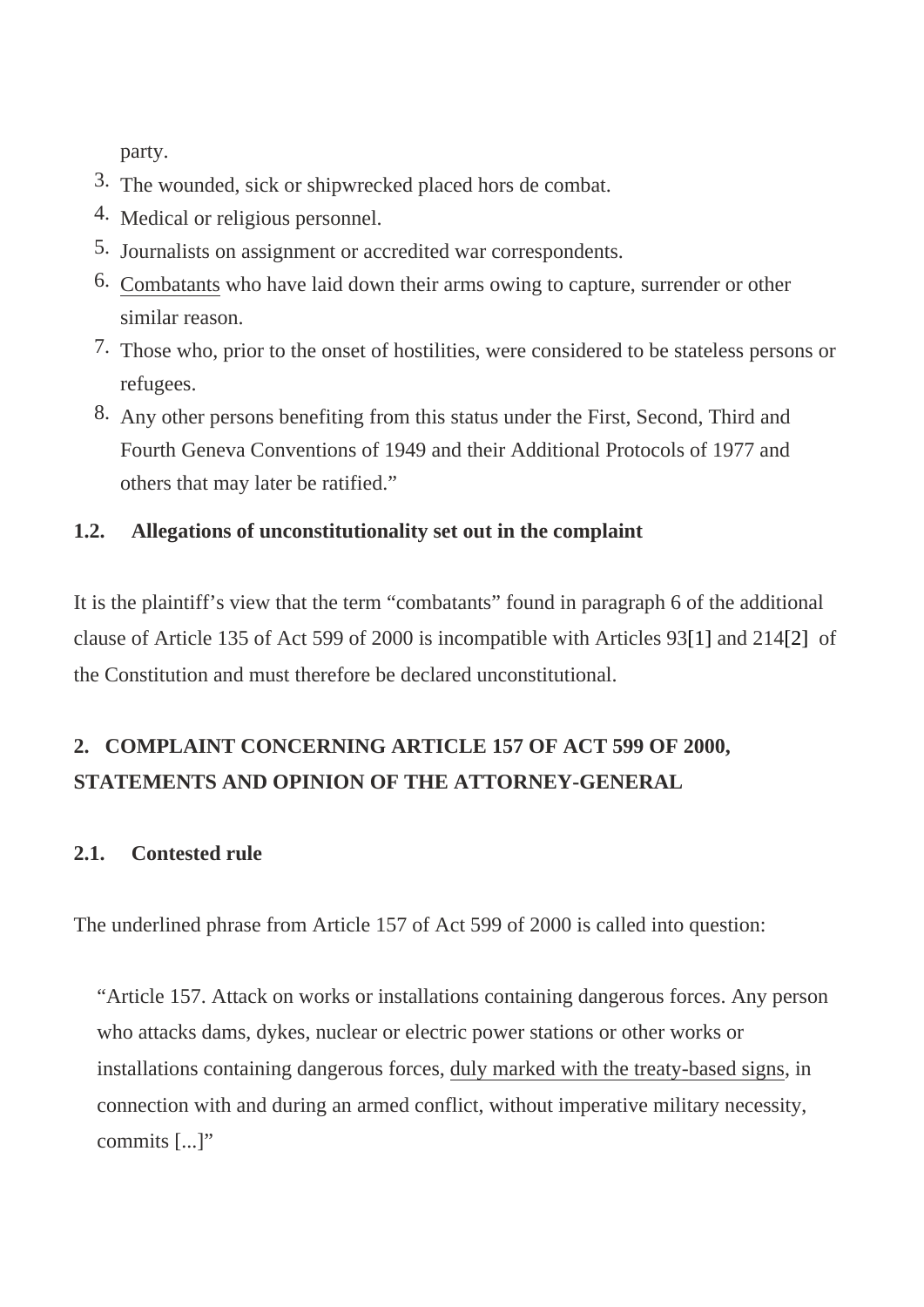### **2.2. Allegations of unconstitutionality set out in the complaint**

The plaintiff alleges that the phrase in question is contrary to Articles 93 and 214 of the Constitution. Establishing a requirement for the objects of attack to be duly marked with the treaty-based signs as a normative element of the offence means that "a punishable act cannot be assimilated to this criminal offence unless this requirement is met." He stresses that the international rules that are binding on Colombia do not require this.

## **3. COMPLAINT CONCERNING ARTICLE 156 OF ACT 599 OF 2000, STATEMENTS AND OPINION OF THE ATTORNEY-GENERAL**

### **3.1. Contested rule**

The underlined phrase from Article 156 of Act 599 of 2000 is called into question:

"Article 156. Destruction or illegal use of cultural objects and places of worship. Any person who, in connection with and during an armed conflict, without imperative military necessity and without previously taking appropriate and timely protective measures, attacks and destroys historical monuments, works of art, educational establishments or places of worship, which constitute the cultural and spiritual heritage of peoples, duly marked with the treaty-based signs, or uses such objects to support the military effort, commits [...]"

# **3.2. Allegations of unconstitutionality set out in the complaint**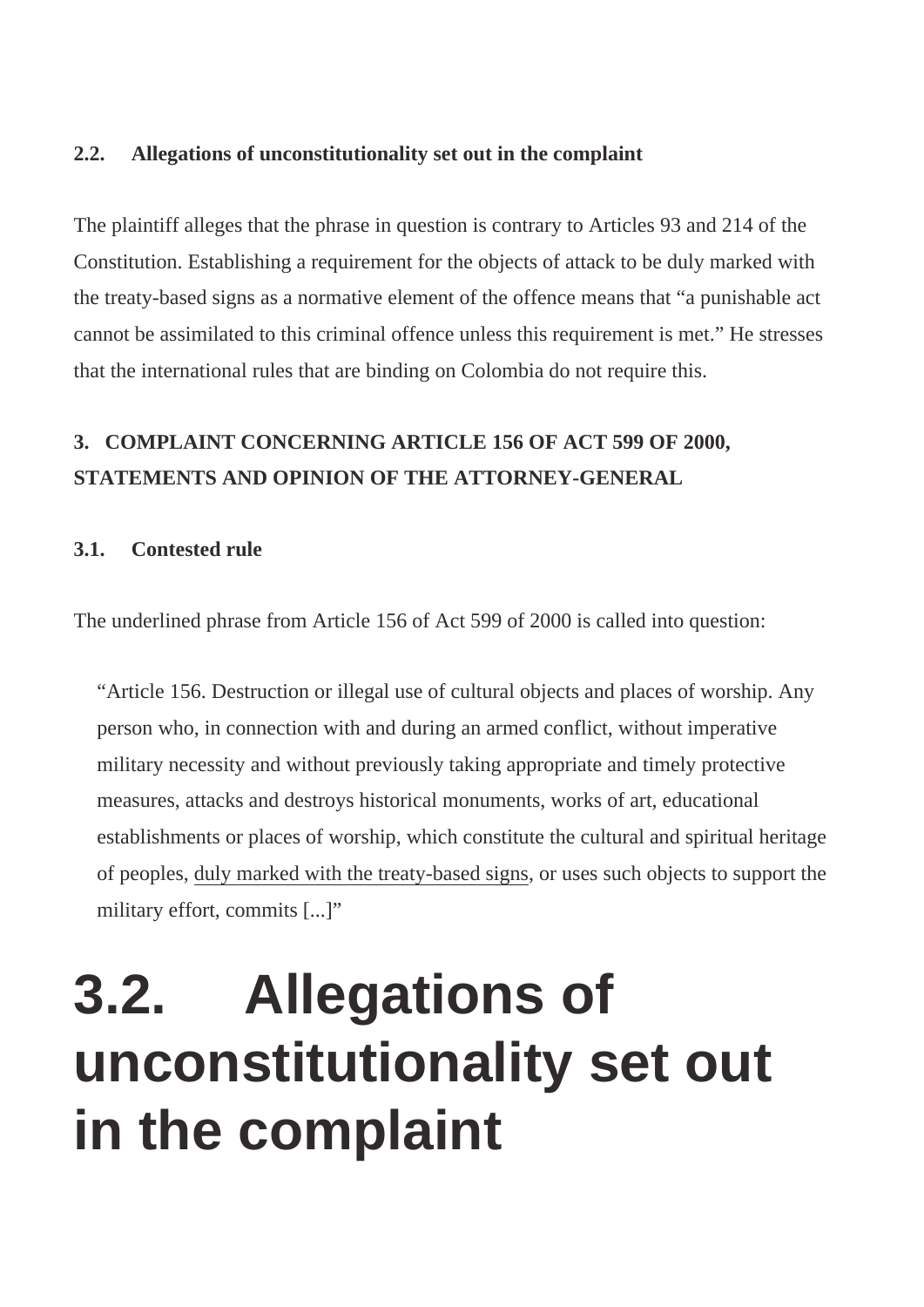The plaintiff alleges that the phrase in question is contrary to Articles 93 and 214 of the Constitution, for reasons similar to those put forward in connection with the same phrase in Article 157: "since international norms do not make this a requirement". [...]

### **4. COMPLAINT CONCERNING ARTICLE 148 OF ACT 599 OF 2000, STATEMENTS AND OPINION OF THE ATTORNEY-GENERAL**

#### **4.1. Contested rule**

The underlined phrase from Article 148 of Act 599 of 2000 is called into question:

"Article 148. Hostage-taking. [Penalties increased by Article 14 of Act 890 of 2004, with effect from 1 January 2005. The text containing the increased penalties reads as follows:] Any person who, in connection with and during an armed conflict, deprives another person of their liberty and makes their release or their safety conditional on the satisfaction of demands made to the other party, or uses them as a means of defence, commits [...]"

#### **4.2. Allegations of unconstitutionality set out in the complaint**

The plaintiff considers this phrase to be incompatible with the aforementioned Articles 93 and 214 and requests that the Court declare it to be conditionally constitutional, for the following reasons:

"[...] we consider that the Constitutional Court must declare it to be conditionally constitutional and must point out that the phrase "to the other party" found in Article 148 has a broad meaning that covers not only the parties to armed conflict but also third parties such as a State, an international organization, a natural or legal person, or a group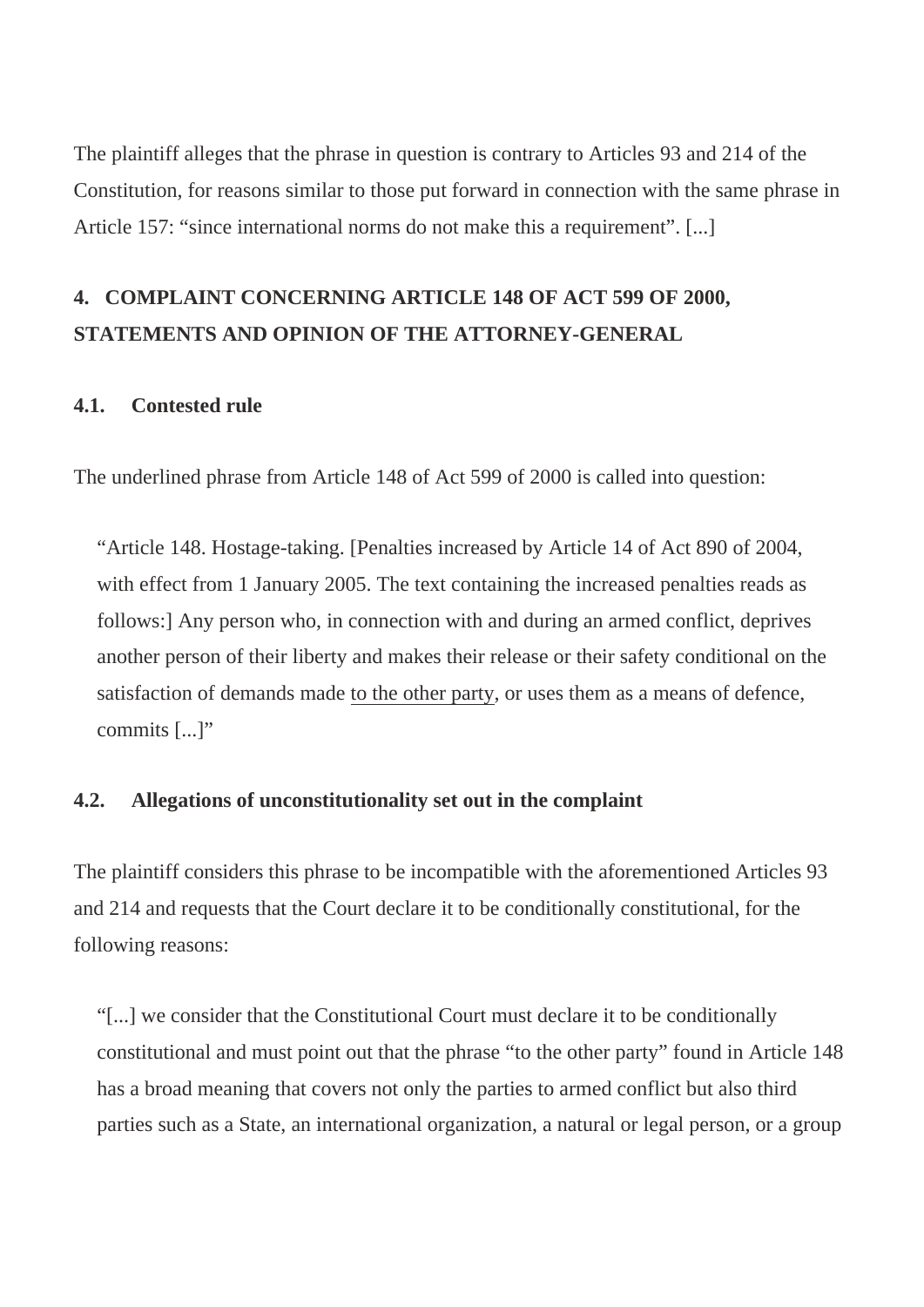### <span id="page-5-0"></span>of persons."

# [...]

# FOOTNOTES

• [\[1\]](#page-2-0) [N.B.] Article 93. International treaties and agreements ratified by Congress that recognize human rights and prohibit their limitation in states of emergency have priority domestically.

The rights and duties set forth in this Constitution shall be interpreted in accordance with international human rights treaties ratified by Colombia. The Colombian State recognizes the jurisdiction of the International Criminal Court in the terms set forth in the Rome Statute adopted on 17 July 1998 by the United Nations Conference of Plenipotentiaries and hence ratifies this treaty pursuant to the procedure laid down in this **Constitution** 

Any alternative treatment by the Rome Statute in substantive matters relating to constitutional guarantees will be accepted only within the spheres regulated by the Statute.

• [\[2\]](#page-2-0) [N.B.] Article 214(2). States of emergency [...] shall be subject to the following provisions: [...]

"Neither human rights nor fundamental freedoms may be suspended. In all cases, the rules of international humanitarian law shall be observed. A statutory law shall regulate the powers of the government during states of emergency and shall establish the legal controls and guarantees to protect rights, in accordance with international treaties. The measures which are adopted must be proportionate to the gravity of the events. [...]"

# Considerations of the Court - Part 1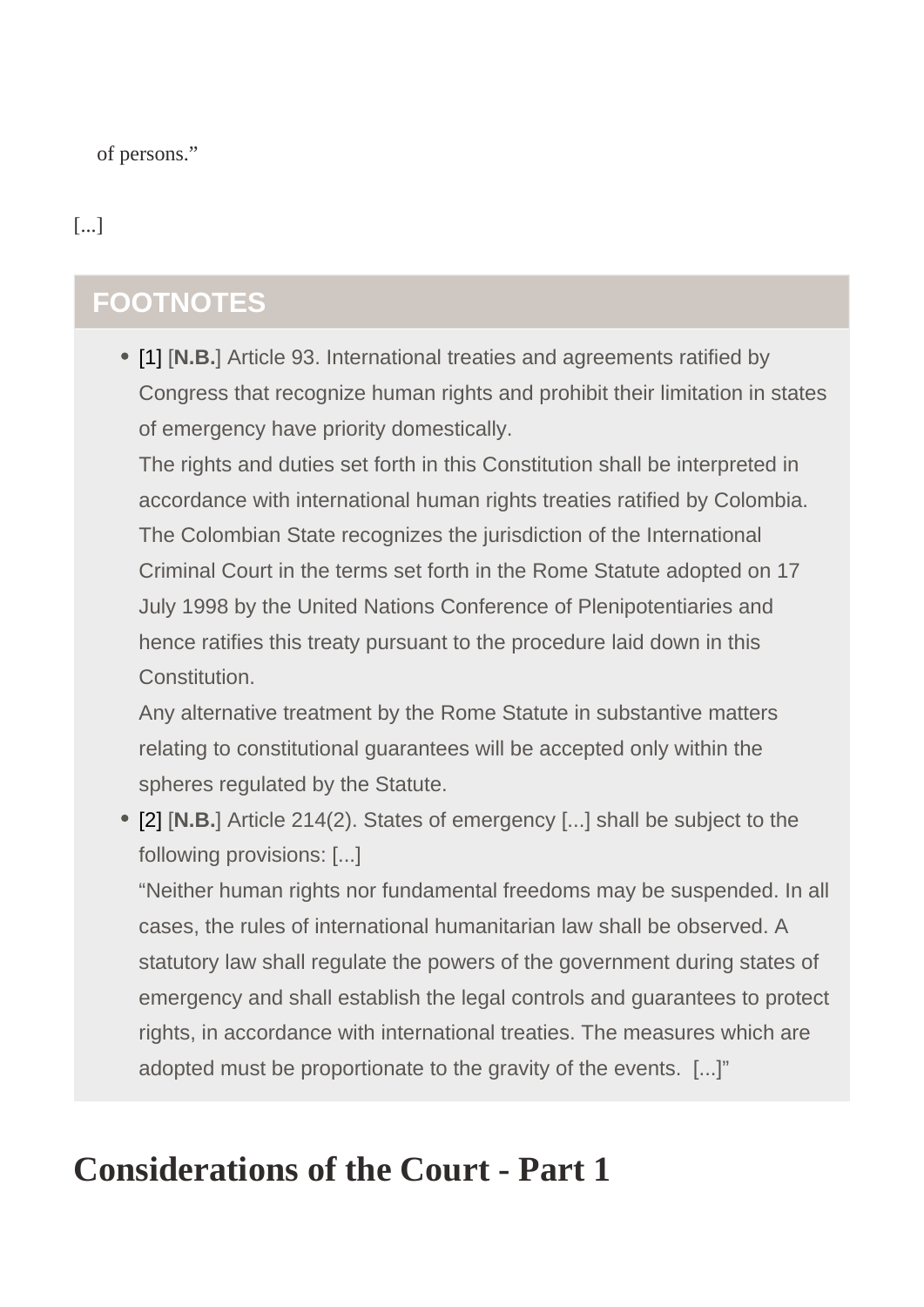# **C. The legislature's margin of discretion in criminal matters; limits set by the Constitution and the corpus of constitutional law. Role of the corpus of constitutional law in the areas of interpretation and integration.**

As previously explained, the principal legal problems brought before the Court in the present complaint require us (1) to determine the constitutional limits on the legislature's discretionary power to establish criminal offences, and (2) to determine the role and the scope of application of the corpus of constitutional law in the constitutional control of laws establishing criminal offences, in particular those prohibiting violations of international humanitarian law.

The legislature has a broad margin of discretion to draw up criminal policy […]. There are nevertheless limits to this legislative power, which are set forth in the Constitution and in the norms making up the corpus of constitutional law. It is the responsibility of the Constitutional Court to implement these limits whenever the legislature fails to adhere to the principles, values and rights protected therein.

[...]

Hence, not all the international provisions that are binding upon the Colombian State have been incorporated into the corpus of constitutional law. For the matter at hand, suffice to say that the Court has accepted that human rights treaties and the treaty-based and customary rules of international humanitarian law form part of that corpus.

[...]

**D. [...]**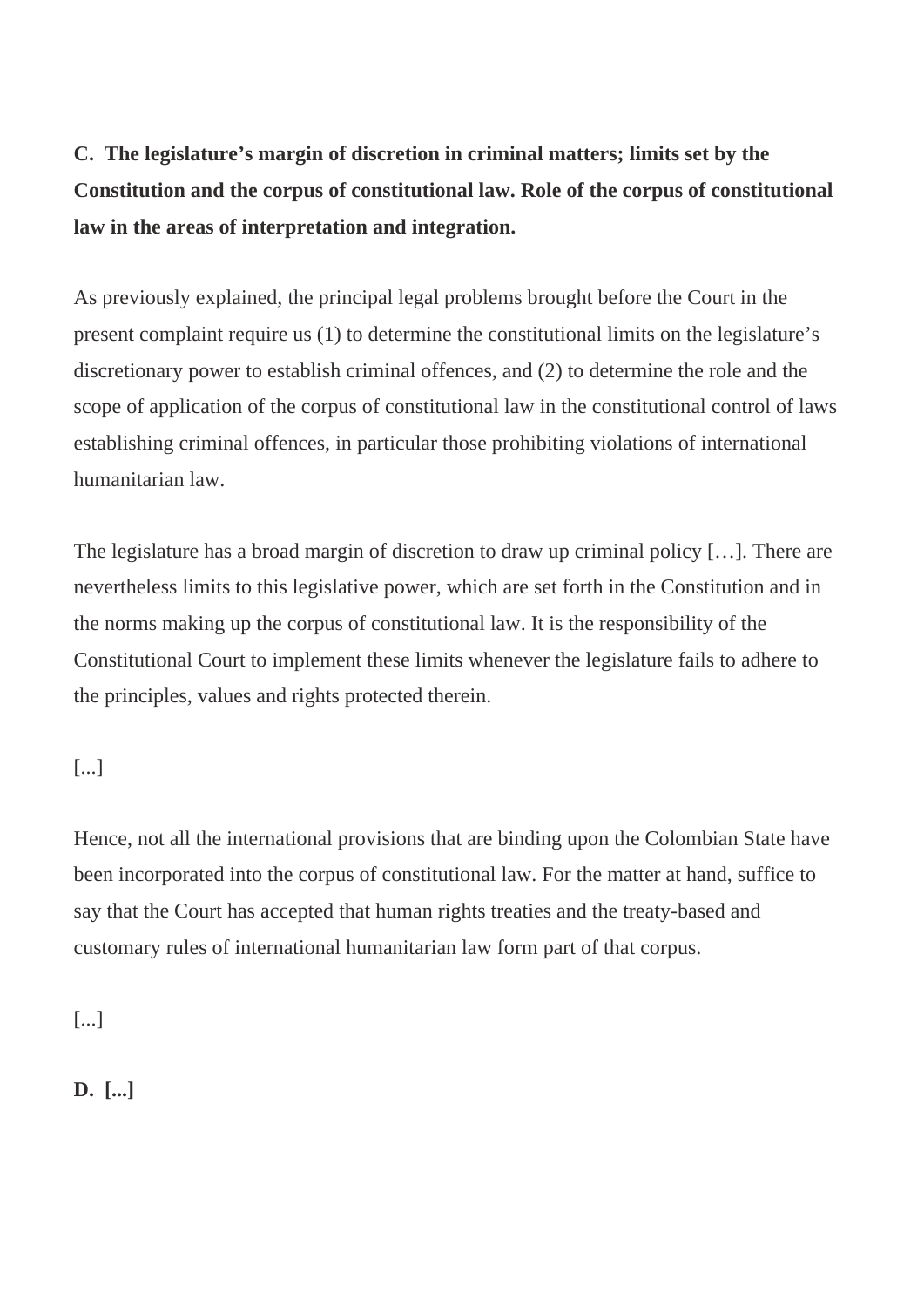#### **3.3.1. "Combatants"**

The term "combatants" in international humanitarian law has both a generic meaning and a specific meaning. **Generically**, "combatants" refers to individuals who are members of the armed forces or irregular armed groups, or who participate in hostilities, and therefore do not benefit from the protection against attack accorded to civilians. **Specifically**, "combatants" is used only in the context of an international armed conflict to denote a special status, "combatant status," which encompasses not only the right to participate in hostilities and the possibility of being considered a legitimate military target, but also the right to attack other combatants or individuals who are taking part in the hostilities, and an entitlement to special treatment if placed *hors de combat* following surrender, capture or injury – in particular the related or secondary status of "prisoner of war."

The Court observes that when the principle of distinction is applied to internal armed conflicts, and the different rules that it comprises in particular, international humanitarian law uses the term "combatants" generically. There is no doubt that the term "combatants" in the specific sense and the related legal categories, such as "prisoner-of-war status," do not apply to internal armed conflicts.

### **3.3.2. "Civilians" and "civilian population"**

When the principle of distinction is applied to internal armed conflicts, the term "civilian" is used to refer to individuals who fulfil the following two criteria: (i) they are not members of the armed forces or irregular armed opposition groups; and (ii) they are not participating in the hostilities, whether individually as "civilians" or collectively as the "civilian population." The definition of "civilians" and "civilian population" is similar for the different purposes these terms have within international humanitarian law in its application to internal armed conflicts – for example, the same definition of "civilian" has been used in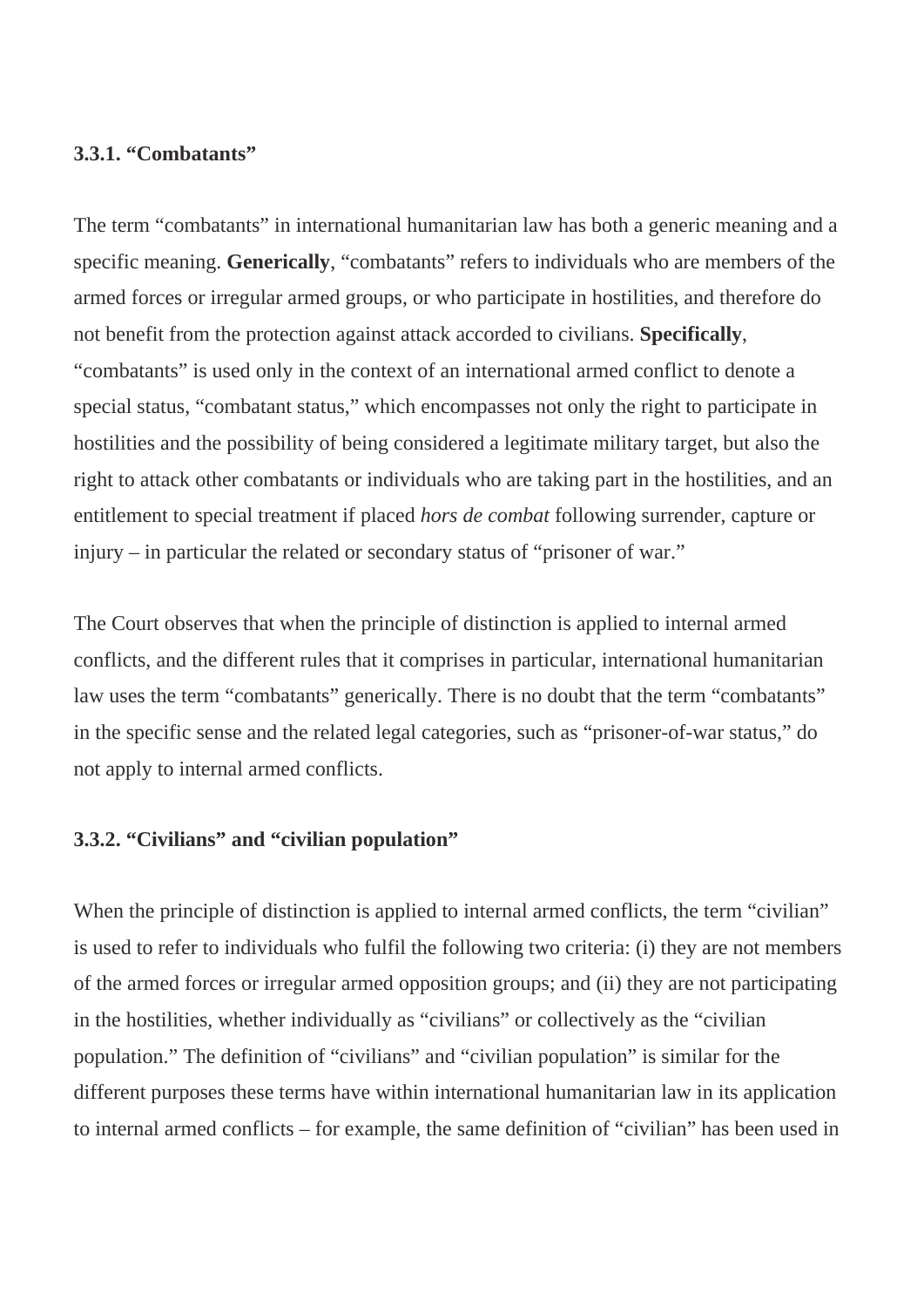<span id="page-8-0"></span>case law to classify specific conduct as a war crime or a crime against hum blanity.

### 3.3.2.1. "Civilians"

When the principle of distinction is applied to non-international armed conflicts, a "civilian" is someone who meets the dual criteria of not being a member of the armed forces or an irregular armed opposition group, and not participating in hostilities.

The first requirement – that of not being a member of the armed forces or an irregular armed group – was identified in the ICRC's study as a customary definition of "civilen" [...]

The second requirement – that of not participating in the hostilities – has been mentioned by numerous international courts. […] The International Criminal Tribunal for the former Yugoslavia has held that in order to establish the civilian character of individuals protected by the guarantees enshrined, for example, in common Article 3 – applicable to internal armed conflicts – "it is necessary to show that the violations were committed against persons not directly involved in the hostiliti[es,"](#page-12-0) for which the criterion established in the Tadi? case must be applied: "whether, at the time of the alleged offence, the alleged victim of the proscribed acts was directly taking part in hostilities, being those hostilities in the context of which the alleged offences are said to have been committed. If the answer to that question is negative, the victim will enjoy the protection of the proscriptions contained in common Article 3.<sup>[6]</sup> Therefore, the civilian character of a person or a population is determined by comparing the evidence to the applicable criteria, rather than simply citing their legal status in abstract terms. This must take into consideration that – based on what was stated earlier – the concept of "hostilities," in common with that of "armed conflict," concerns more than the specific time and place of the fighting. It depends upon the geographical and temporal criteria governing the application of international humanitarian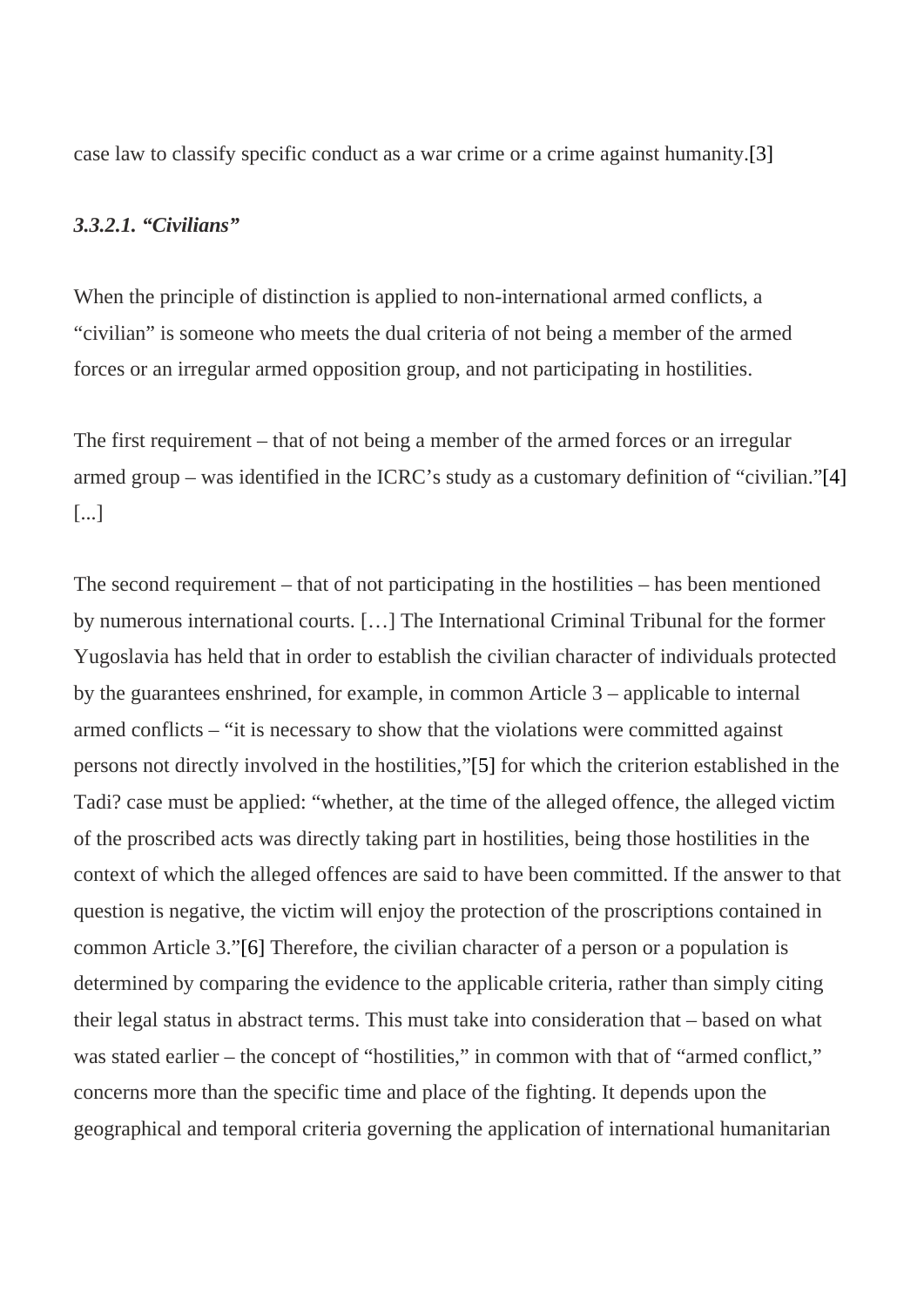### <span id="page-9-0"></span>law[.\[7\]](#page-12-0)

[...]

3.3.3. "Personshors de combatas "non-combatants"

[...]

As in the case of civilians, when personous de combat begin participating directly in the hostilities, they lose their prote[ctio](#page-12-0)n under the principle of distin $68$  but only for as long as their participation in the conflict lass.

[...]

3.4.6. Prohibition on attacking personshors de combat

Finally, as explained above, the principle of distinction protects civilians and the civilian population, as well as thosers de combat within the wider category of "noncombatants." The term "persohers de combat is understood to mean those who were participating in the hostilities but are no longer doing so because they have surrendered, been captured, detained or shipwrecked, or are unconscious, wounded, sick or in another analogous situation.

[...]

5.4.3. The fundamental guarantee prohibiting murder

In the case of non-international armed conflicts, the fundamental guarantee prohibiting murder, like most other fundamental guarantees, covers non-combatants, that is, civilians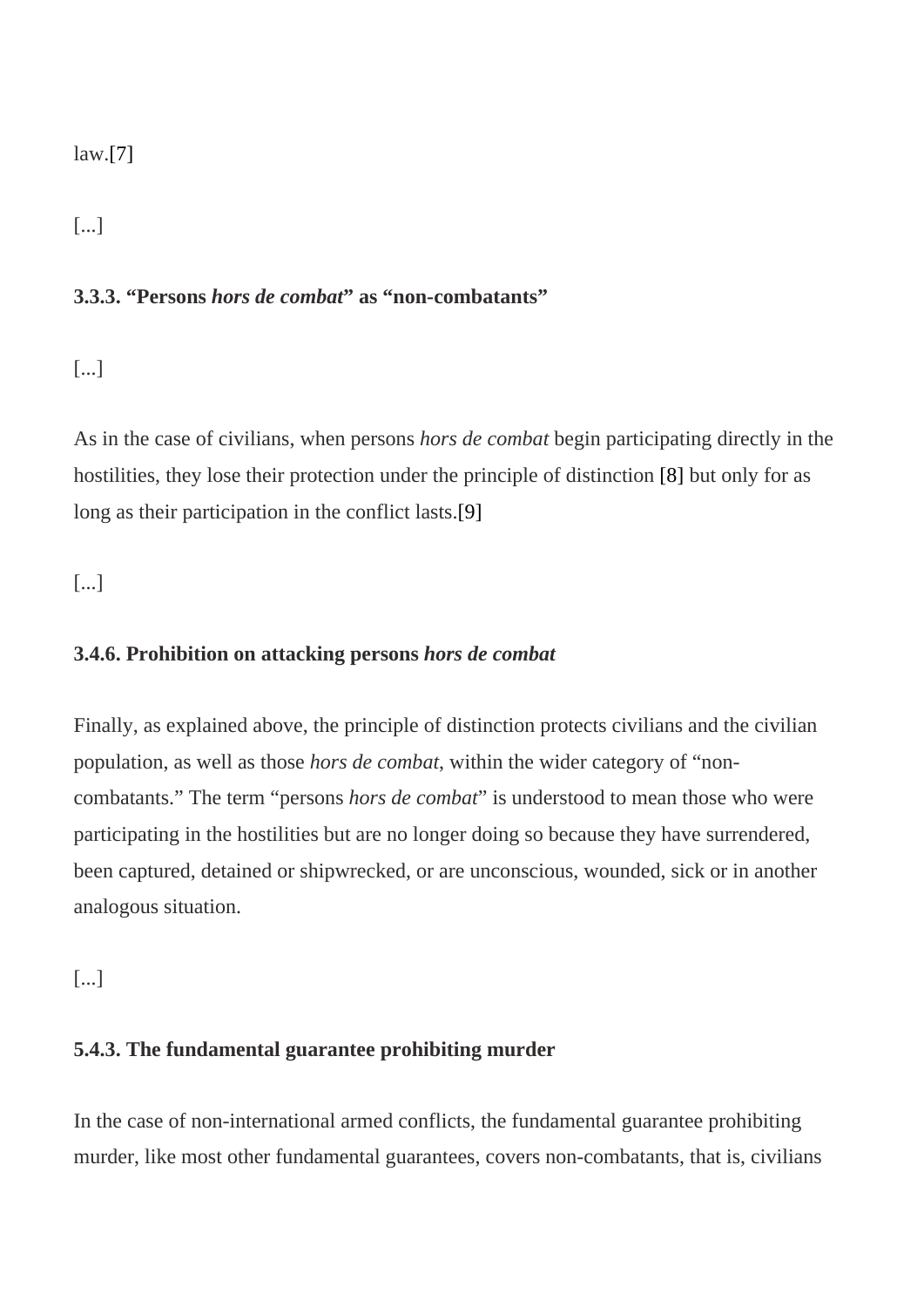<span id="page-10-0"></span>and those hors de combat for as long as they do not take a direct part in the hostilities [...]

However, independently of the fact that murdering a civilian or a personde combat may constitute a war crime, it is the Constitutional Court's view that the underlying material act, namely taking the life of someone protected by the principle of distinction, may constitute other offences under international humanitarian law, including genocide and crimes against humanity such as extermination, persecution, attacks on civilians or acts causing serious physical or mental harm. In each case, it depends on the context in which the act was committed and whether certain specific conditions have been met. All of the aforementioned offences share a common core of elements with the definition of murder as a war crime: "the death of the victim which results from an act or omission by the accused, committed with the intent either to kill or to cause serious bodily harm with the reasonable knowledge that it would likely lead to death0]

[...]

### 5.4.4. The fundamental guarantee prohibiting hostage-taking

The fundamental guarantee prohibiting hostage-taking during non-international armed conflicts, as part of the principle of humanity and in itself, has the threefold nature of being a treaty-based, customary and peremptory norm of international humanitarian law. Violation thereof constitutes a war crime that entails individual criminal responsibility. It may also constitute a crime against humanity when committed in the context of an internal armed conflict.

[...]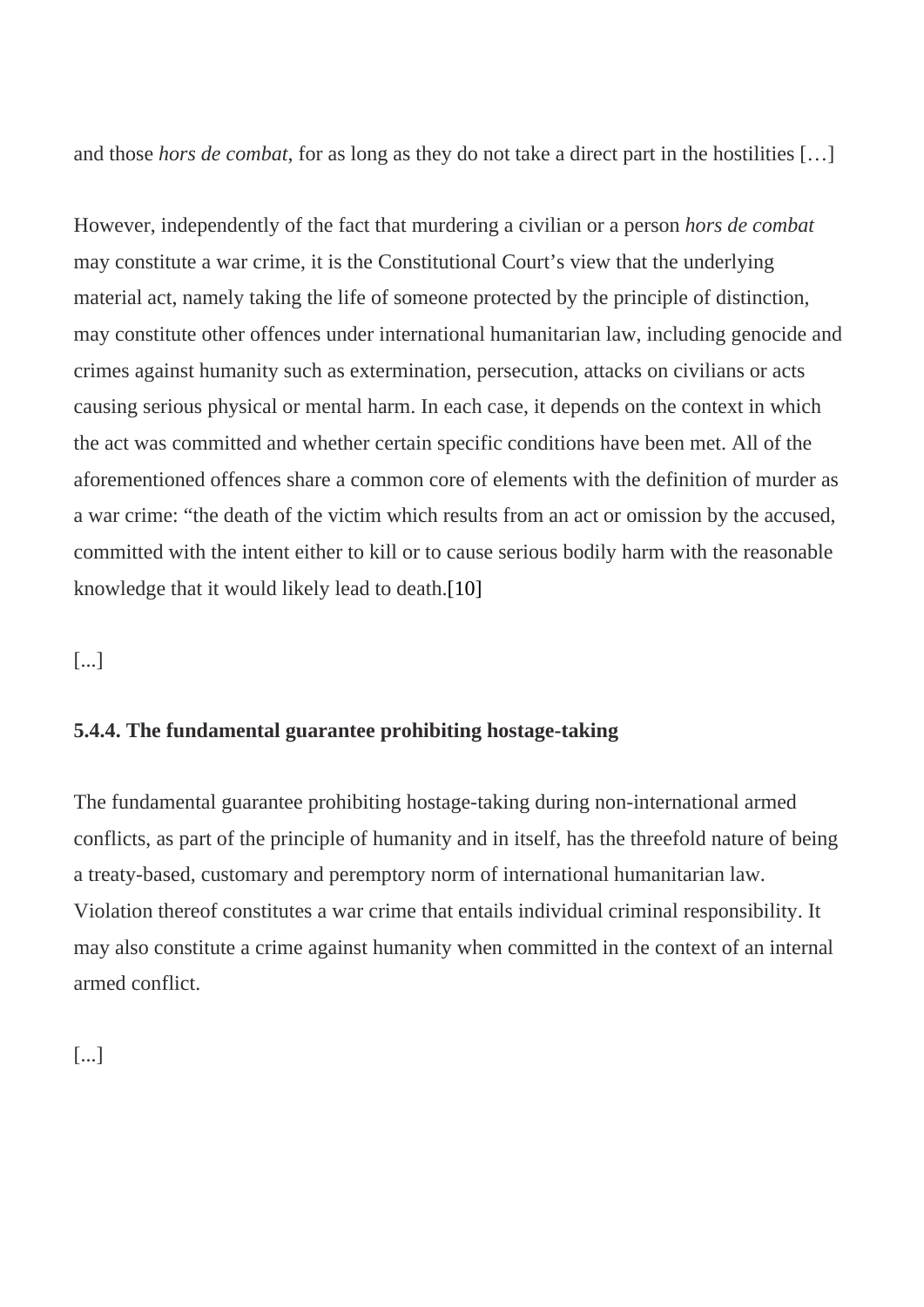# **6. People and objects benefiting from special protection under international humanitarian law**

During internal armed conflicts, treaty-based and customary international humanitarian law affords special protection to certain categories of people and objects that are particularly vulnerable to the harmful effects of war.

[...]

### **6.1. Special protection of cultural and religious property**

International humanitarian law imposes on the parties to an internal armed conflict a special obligation to respect and protect cultural property [...]

Cultural property falls into the general category of "civilian objects," and as such, benefits from protection under the principles of distinction and precaution explained above. However, international humanitarian law imposes on the parties to armed conflict duties of special care, respect, prevention and protection with regard to cultural property. Guarantees of protection of cultural property – including criminal guarantees – therefore constitute *lex specialis* in relation to the principles of distinction and precaution.

Violating these guarantees of special protection is a war crime under treaty-based and customary international humanitarian law.

[...]

The protection of cultural and religious property does not depend on their identification with a distinctive emblem. Although Articles 6 and 16 of the 1954 Hague Convention state that cultural property of special importance **may** be identified by an emblem established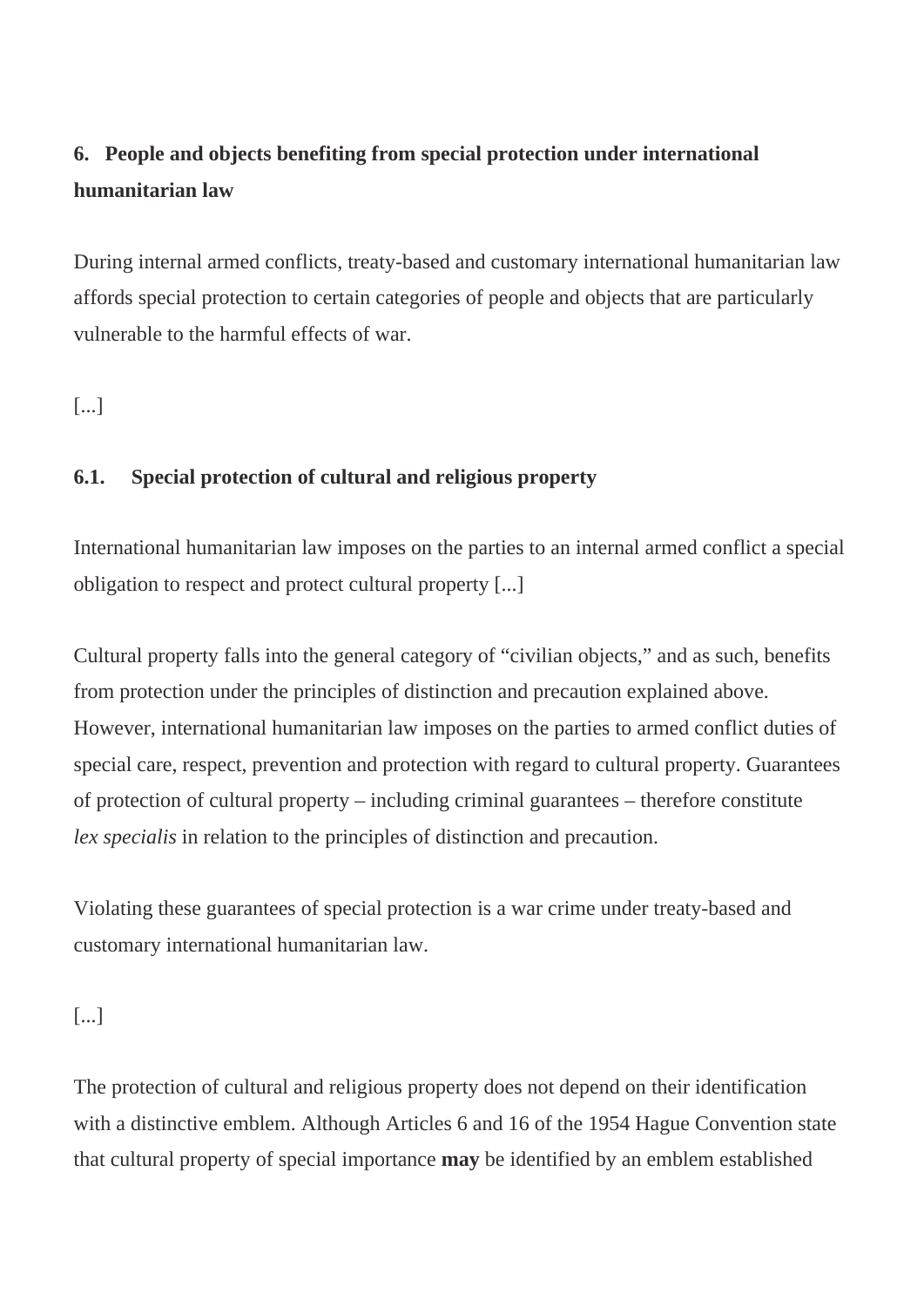<span id="page-12-0"></span>therein, this can in no way be regarded as an obligation. Full application of the treaty-based and customary safeguards provided for in international humanitarian law is not conditional upon use of the emblem.

6.2. Special protection of works and installations containing dangerous forces

Works and installations containing dangerous forces constitute another category of objects entitled to special protection under both treaty-based and customary international humanitarian law during an internal armed conflict.

# [...]

# FOOTNOTES

- [\[3\]](#page-8-0) [FN 123] See for example ICTY, Case No. IT-98-29, Prosecutor v. Gali?, Judgement of 5 December 2003.
- [\[4\]](#page-8-0) [FN 124] Jean-Marie Henckaerts & Louise Doswald-Beck, Customary International Humanitarian Law, Volume I: Rules, ICRC/Cambridge University Press, Cambridge, 2005. Rule 5 [...]
- [\[5\]](#page-8-0) [FN 127] [...] ICTY, Case No. IT-95-14, Prosecutor v. Blaški?, Judgement of 3 March 2000, para. 177.
- [\[6\]](#page-8-0) [...] [FN 128] ICTY, Case No. IT-94-1, Prosecutor v. Tadi?, Opinion and Judgement of 7 May 1997, para. 615.
- [\[7\]](#page-9-0) [FN 130] See in this regard ICTY, Case No. IT-01-48, Prosecutor v. Halilovi?, Judgement of 16 November 2005.
- [\[8\]](#page-9-0) [FN 140] Inter-American Commission on Human Rights, "La Tablada" case – Report No. 55/97, Case 11.137 - Juan Carlos Abella v. Argentina, 18 November 1997: "Specifically, when civilians, such as those who attacked the Tablada base, assume the role of combatants by directly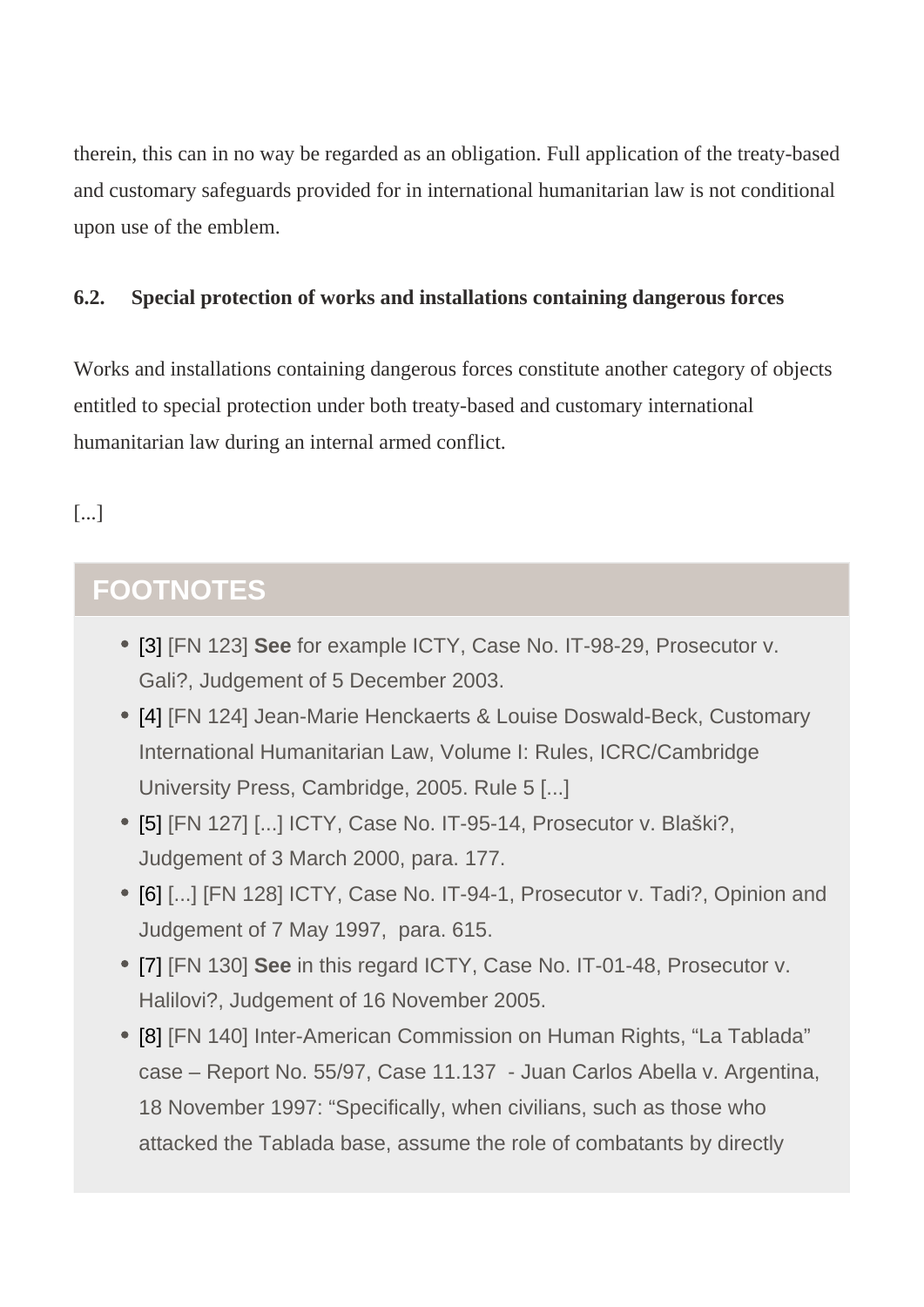<span id="page-13-0"></span>taking part in fighting, whether singly or as a member of a group, they thereby become legitimate military targets. As such, they are subject to direct individualized attack to the same extent as combatants. Thus, by virtue of their hostile acts, the Tablada attackers lost the benefits of the above-mentioned precautions in attack and against the effects of indiscriminate or disproportionate attacks pertaining to peaceable civilians. In contrast, these humanitarian law rules continued to apply in full force with respect to those peaceable civilians present or living in the vicinity of the La Tablada base at the time of the hostilities."

- [\[9\]](#page-9-0) [FN 141] Inter-American Commission on Human Rights, "La Tablada" case: "The Commission wishes to emphasize, however, that the persons who participated in the attack on the military base were legitimate military targets only for such time as they actively participated in the fighting. Those who surrendered, were captured or wounded and ceased their hostile acts, fell effectively within the power of Argentine state agents, who could no longer lawfully attack or subject them to other acts of violence. Instead, they were absolutely entitled to the non-derogable guarantees of humane treatment set forth both in common Article 3 of the Geneva Conventions and Article 5 of the American Convention. The intentional mistreatment, much less summary execution, of such wounded or captured persons would be a particularly serious violation of both instruments."
	- [\[10\]](#page-10-0) [FN 267] ICTY, Case No. IT-02-60, Prosecutor v. Blagojevi? and Joki?, Judgement of 17 January 2005, para. 556. [...]

# Considerations of the Court - Part 2

E. FINDINGS OF THE COURT REGARDING THE SPECIFIC ALLEGATIONS SET OUT IN THE COMPLAINT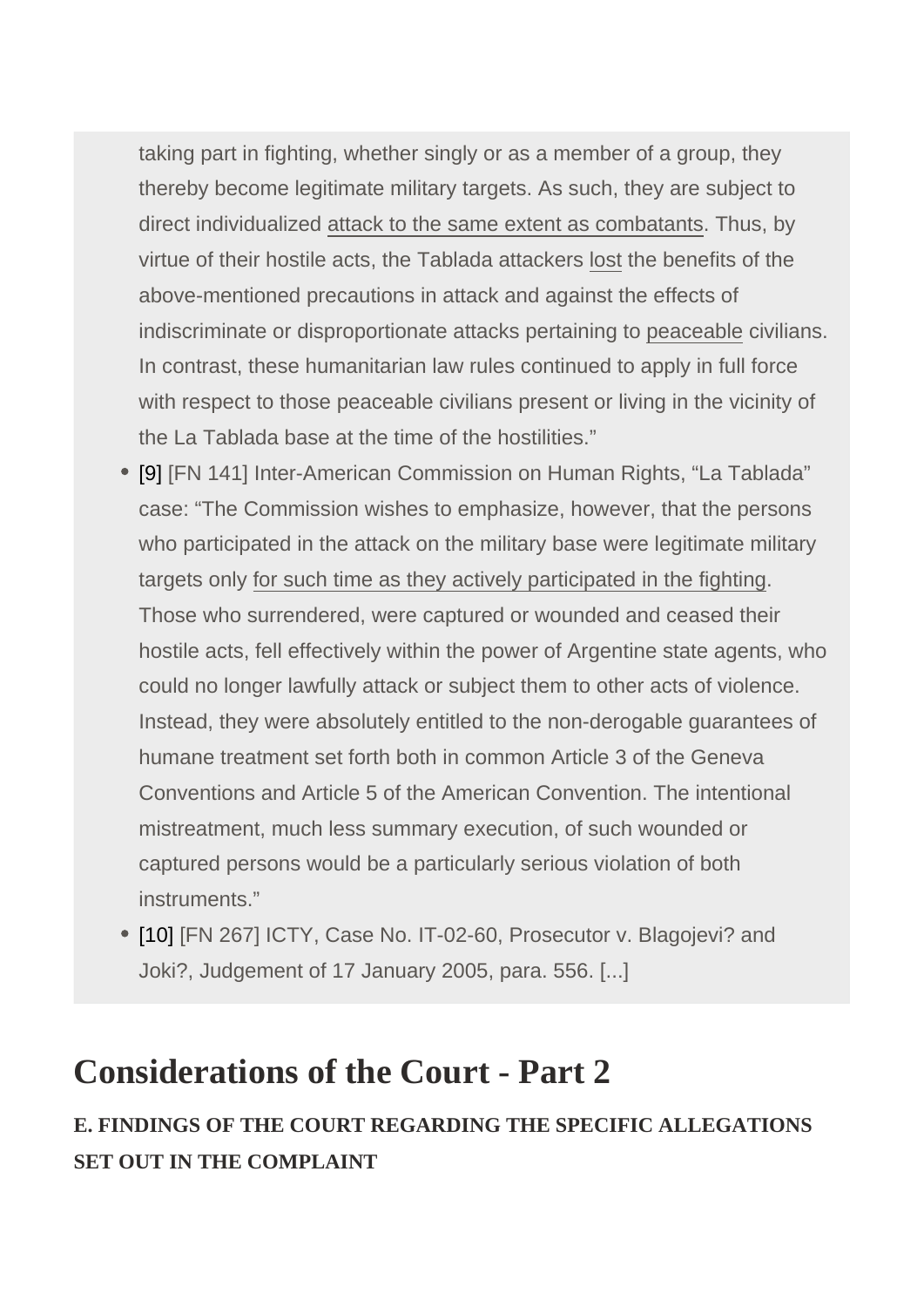<span id="page-14-0"></span>Drawing on the above considerations, the Court will now proceed to discuss the allegations.

1. Examination of the allegations concerning the term "combatants" found in paragraph 6 of the additional clause of Article 135 of Act 599 of 2000.

The plaintiff asserts that the word "combatants" in paragraph 6 of the additional clause of Article 135 of Act 599 of 2000 is contrary to Articles 93 and 1946 the Constitution. He argues that "combatants" is not a category used in connection with non-international armed conflicts in the rules of international humanitarian law found in the corpus of constitutional law.

In the first instance, the Court notes that this word must be interpreted in the overall context of the article within which it appears. The legislature placed it in paragraph 6 of the additional clause of Article 135 of the Criminal Code as one of the categories of persons protected by international humanitarian law whose murder is punished by the offence in question, namely, "combatants" who have laid down their arms owing to capture, surrender or other similar reason. Other protected persons listed in the uncontested paragraphs of the offence are "members of the civilian population," "individuals not participating in the hostilities and civilians in the hands of the adverse party," "the wounded, sick or shipwrecked placed dors de combat "medical or religious personnel," "journalists on assignment or accredited war correspondents," "those who, prior to the onset of hostilities, were considered to be stateless persons or refugees" and "any other persons benefiting from this status under the First, Second, Third and Fourth Geneva Conventions of 1949 and their Additional Protocols of 1977 and others that may later be ratified."

This article thus seeks to prohibit the murder of two categories of persons protected by international humanitarian law: non-combatants – including the civilian population and persons hors de combat and certain individuals entitled to special protection – journalists,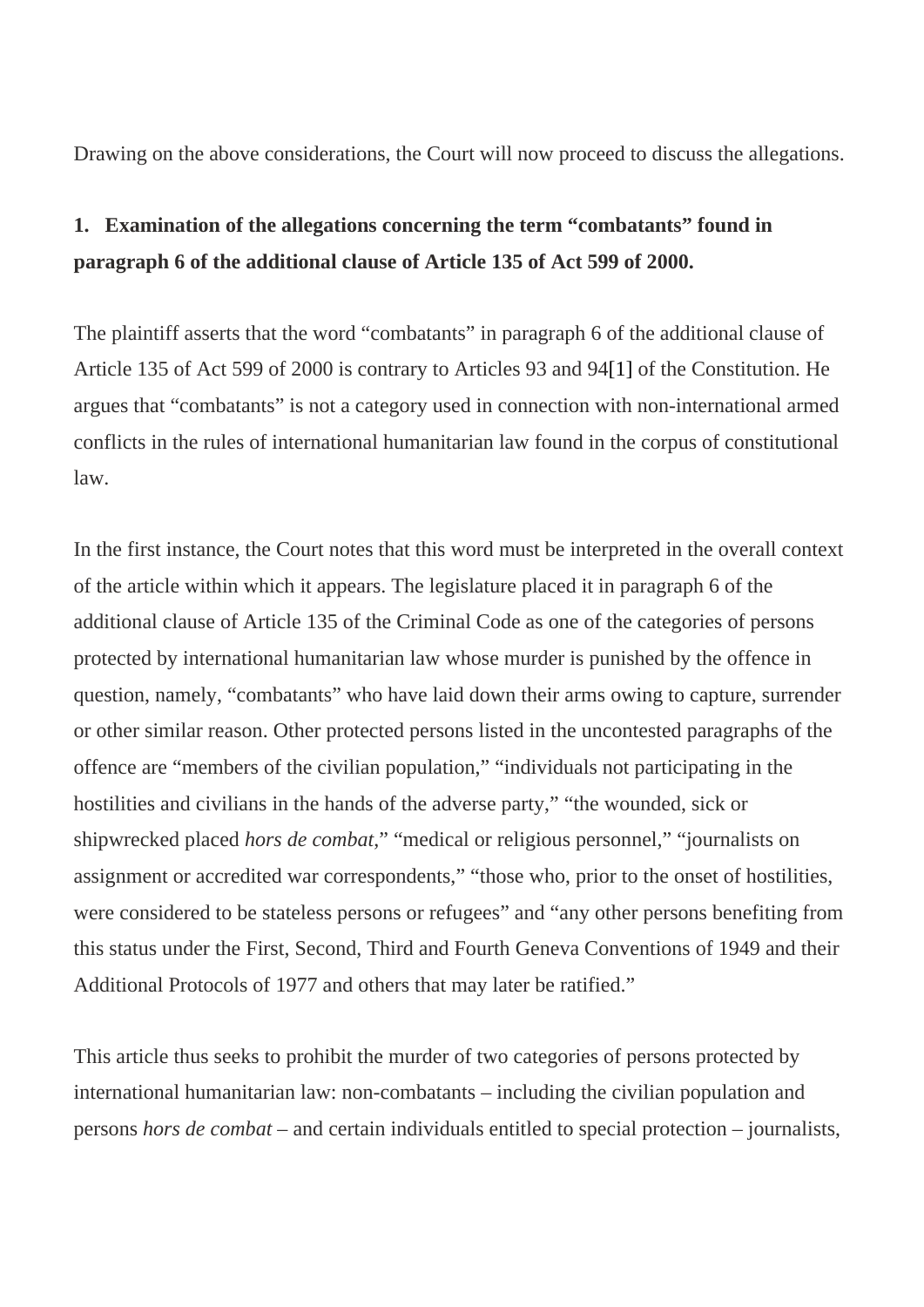and medical and religious personnel. It represents the incorporation into the Colombian Criminal Code of the fundamental guarantee prohibiting the murder of non-combatants, which comes under the principle of humane treatment. This [...] is a peremptory norm, treaty-based and customary in nature, which compels national authorities to respect and ensure respect for its content. The scope of this provision must therefore be interpreted in the light of the fundamental guarantee in question.

Interpreted thus within its own normative context and in the light of the applicable international humanitarian law, it is the Court's view that the term "combatants" refers to one of the sub-categories of persons *hors de combat*, itself one of the categories of persons protected by international humanitarian law – persons who have participated in the hostilities and are no longer doing so because they have laid down their arms as a result of capture, surrender or other similar reason. The term must be interpreted generically, as explained under heading 3.3.1 of section D above [...].

Furthermore, even if we were to interpret it specifically, the use of this term in itself would not be incompatible with the corpus of constitutional law. Its inclusion in the offence does not limit the protection afforded by the fundamental guarantee prohibiting the murder of those not participating in the hostilities during an internal conflict. Legal provisions incorporating the concept of "combatant" into the regulation of internal armed conflicts would only be contrary to the corpus of constitutional law if they diminished or reduced the scope or the efficacy of the guarantees, or if they prevented the guarantees from upholding the aforementioned principles of humanity [...] and distinction [...].

Viewed from this perspective, the term evidently does not restrict the scope of the protection that the corpus of constitutional law affords to those not taking part in the hostilities during a non-international armed conflict, whether because they are members of the civilian population or because they have ceased to participate in the conflict and hence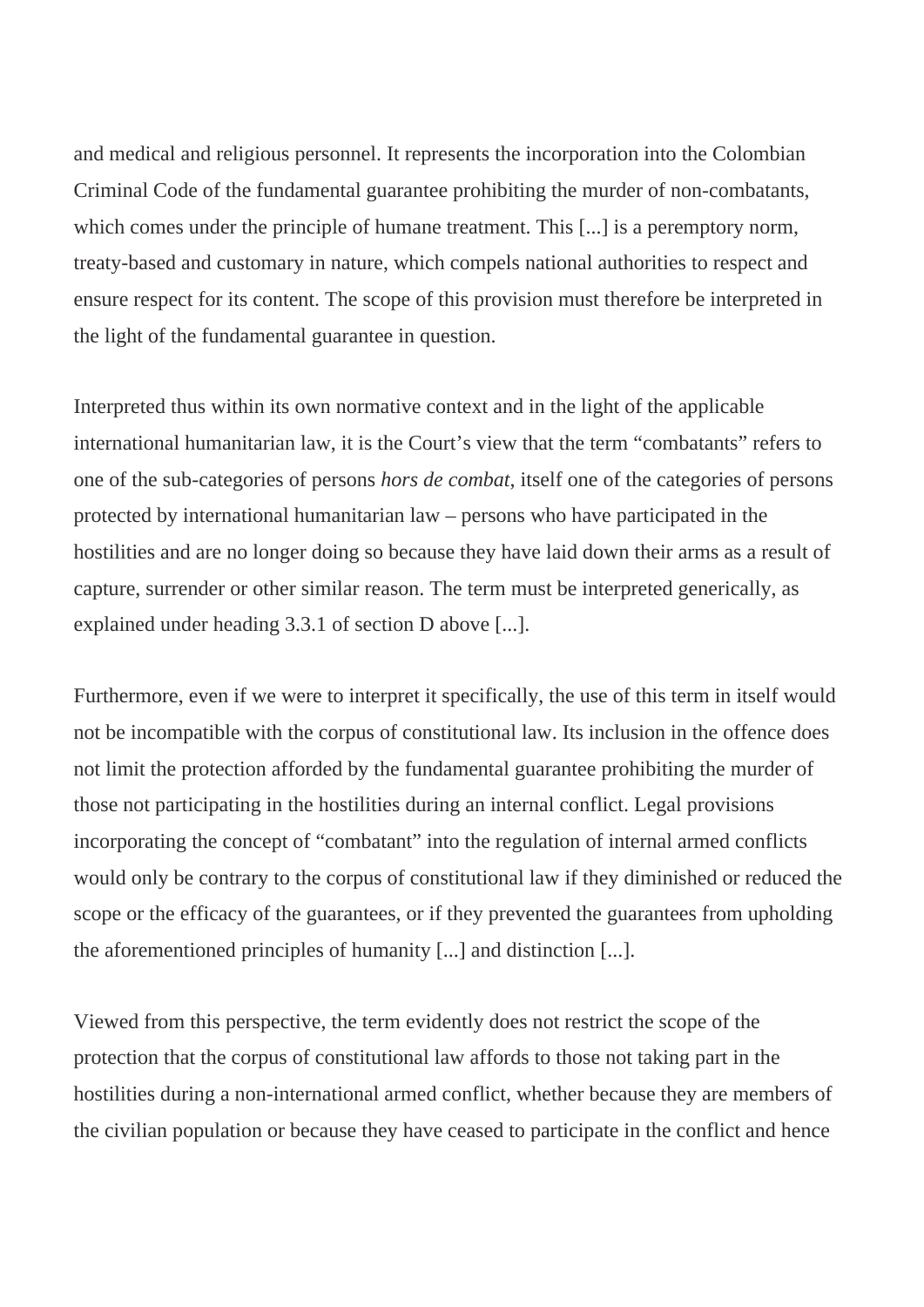benefit from the guarantees and safeguards enjoyed by the civilian population. They are legitimately entitled to protection under international humanitarian law and therefore continue to be protected by the safeguard clauses in question, even if the specific meaning were to be applied. This is because, in accordance with the classification of persons protected by international humanitarian law, Article 135 includes other categories of individuals not participating in the hostilities during a non-international armed conflict. The following therefore appear in the list: "members of the civilian population," "individuals not participating in the hostilities and civilians in the hands of the adverse party," "the wounded, sick or shipwrecked placed *hors de combat*," "medical or religious personnel," "journalists on assignment or accredited war correspondents," "those who prior to the onset of hostilities were considered to be stateless persons or refugees," and in a wider sense referring back to international humanitarian law, "any other person benefiting from this status under the First, Second Third and Fourth Geneva Conventions of 1949 and their Additional Protocols of 1977 and others that may later be ratified." In the Court's opinion, these categories cover those who must be distinguished from active participants in a noninternational armed conflict so that they may be protected by the humanitarian provisions under examination, described in detail earlier.

In other words, the term "combatants," whether generic or specific, has no impact on the principles of distinction or humanity, or on the guarantees of special protection set forth in international humanitarian law. These therefore retain their full force in situations of internal armed conflict such as that found in Colombia, in respect of all those not participating in the hostilities or those enjoying special protection under international humanitarian law. In the view of this Court, they are all covered by the different categories of "protected persons" listed in Article 135 – for example, someone who previously participated in the hostilities and who has now laid down his arms.

Based on the above, the term "combatants" is compatible with the Constitution (Articles 93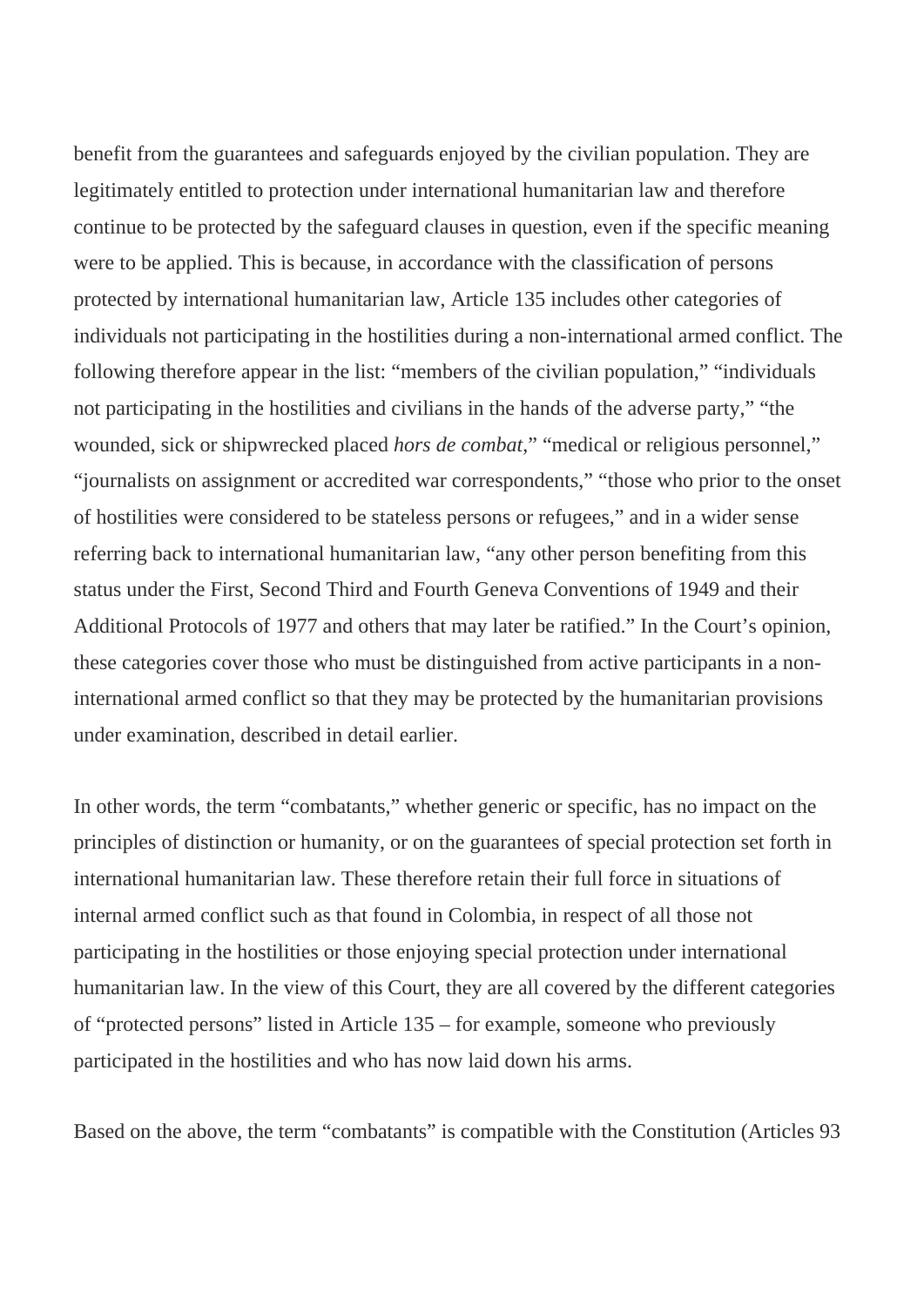and 94) and, as mandated by the Constitution, with the relevant principles and norms of the corpus of constitutional law [...]. The term must accordingly be declared constitutional. It is clear that whichever interpretation is chosen, the scope of protection provided for under international humanitarian law is not reduced for those who do not take part in the hostilities during a non-international armed conflict.

## **2. Examination of the allegations concerning the phrase "to the other party" in Article 148 of Act 599 of 2000.**

The plaintiff argues that the phrase "to the other party" found in the definition of the offence of hostage-taking set out in the Colombian Criminal Code is prejudicial to Articles 93 and 94 mentioned above, inasmuch as the provisions in the corpus of constitutional law defining this act do not contain such a requirement. He asserts that domestic legislation reduces the scope of the protection afforded against this international criminal offence as a result.

In the first instance, the Court notes that the definition of the domestic criminal offence containing the contested phrase represents the incorporation within the domestic criminal system of the fundamental guarantee prohibiting hostage-taking established by international humanitarian law. This, as previously explained [...] is a peremptory norm, of a treatybased and customary nature, binding upon the Colombian State. By defining this offence, the Colombian State is complying with its international obligation to respect and ensure respect for international humanitarian law, and the offence must be interpreted in accordance with the principles of this body of law.

[...] It is clear [...] that on the date this ruling is adopted, the offence of hostage-taking is identified as a punishable act in accordance with peremptory norms which, as part of the corpus of constitutional law, are binding on the Colombian State. These norms constitute a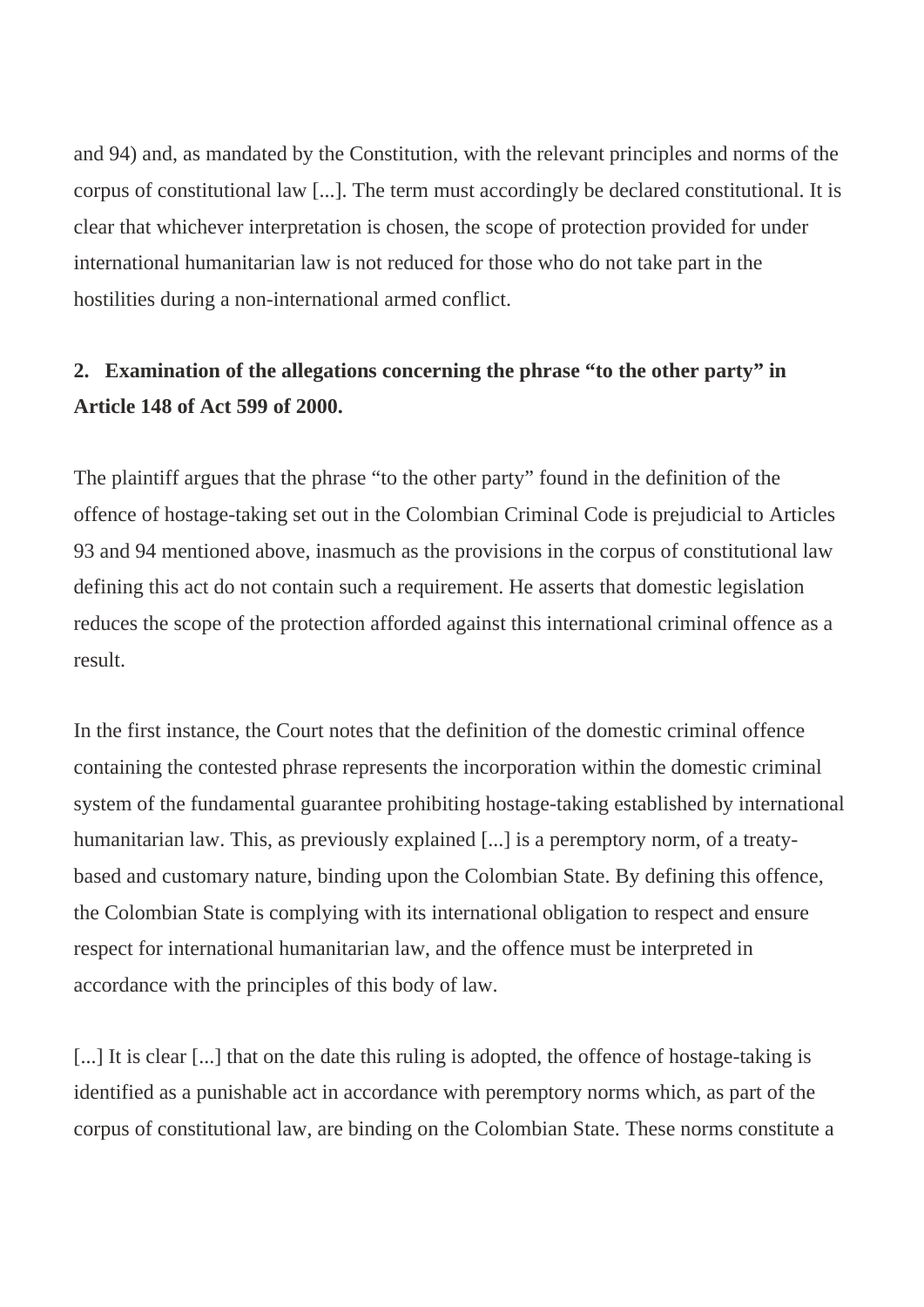compulsory parameter for exercising constitutional control over the legal provision in question.

It is also relevant to note that the Constitutional Court, in Decision C-578 of 2002 reviewing the constitutionality of the Rome Statute of the International Criminal Court, stated that "[…] States must exercise their sovereign powers to define criminal penalties and procedures for grave breaches of human rights such as […]war crimes in a way that is compatible with international human rights law, with international humanitarian law, and with the aim of fighting impunity set forth in the Rome Statute," from which we may infer that the Colombian legislature, when defining the offence of hostage-taking, must comply with what has already been established regarding this in international humanitarian law, as a constitutive element of the corpus of constitutional law.

On the basis of the customary definition of the international crime of hostage-taking, [...] formalized in the definition found in the Elements of Crimes of the International Criminal Court, the present Court upholds the plaintiff's argument that Article 148 of the Criminal Code violates the corpus of constitutional law by stipulating that any demands to release or protect the hostage be made to the other party in a non-international armed conflict. Customary rules defining the elements of this war crime do not contain this requirement. The introduction of such a condition therefore reduces without justification the scope of protection established by international humanitarian law, by restricting the possible permutations of the offence in question. It leaves unprotected hostages whose captors have made demands not to the other party in the armed conflict, but to other entities – which, as listed in the Elements of Crimes of the International Criminal Court, may be a State, an international organization, a natural or legal person, or a group of persons. Since individuals who find themselves in this situation are entitled to the full protection of international humanitarian law and there are no elements in the constitutional legal system that would justify a reduction in the level of protection set out in the definition of this war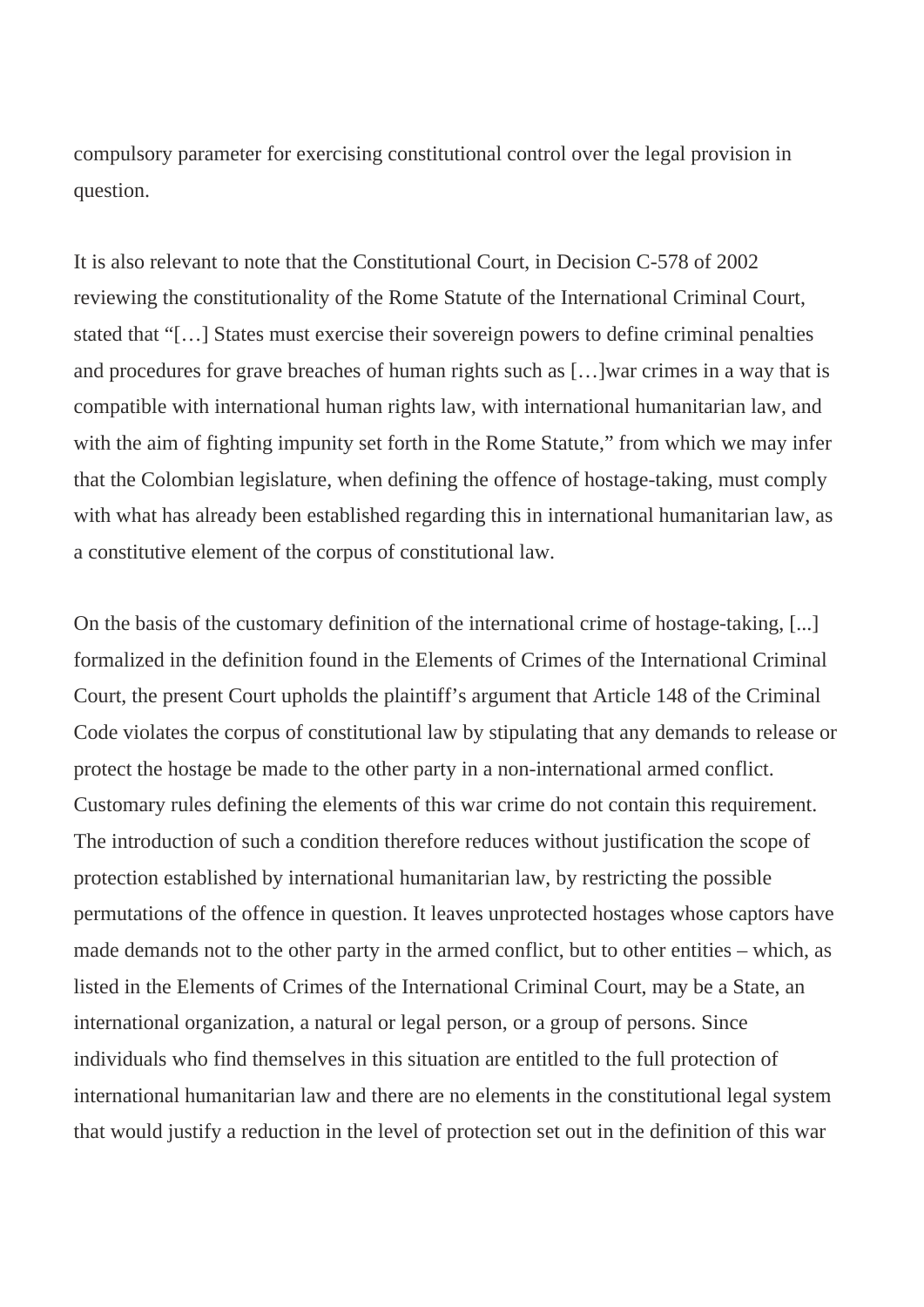<span id="page-19-0"></span>crime, the Court concludes that the introduction of this obligation is incompatible with the corpus of constitutional law and hence with Articles 93 and 94 of the Constitution [...].

It should be clarified at this point that the existence of the offence of kidnapping for extortion in the Colombian Criminal C[ode](#page-21-0) does not compensate for the introduction of this phrase into the definition of the criminal offence of hostage-taking and the corresponding reduction in protection. Although the offences have similar constitutive elements – in the sense that both punishable acts involve illegally depriving a person of his freedom in order to demand a specific benefit in return for his release – it is clear that the element which distinguishes them is that hostage-taking, a war crime proscribed by international humanitarian law, applies to armed conflict, both international and noninternationa<sup>[3]</sup> This is confirmed by the fact that it is found in the section on "Offences" against persons and objects protected by international humanitarian law" in the Colombian Criminal Code. Kidnapping for extortion meanwhile applies to contexts other than armed conflict.

It is clear to the Court that in the case of a non-international armed conflict – whose existence and character are in no way dependent upon the way that it is described or characterized by the parties to conflict, State or non-State, but rather on the objective factors listed in Section D of this ruling – reducing the scope of protection offered by the criminal offence under examination through the introduction of this phrase is contrary to the protective rules of international humanitarian law. This is not compensated for by the existence of other criminal offences in domestic legislation – given that the offence of kidnapping for extortion does not apply to armed conflict – and is therefore incompatible with the principles of humanity [...] and distinction [...].

Nor is any reduction in the protection offered by the fundamental guarantee prohibiting hostage-taking, a peremptory norm in the corpus of constitutional law, compensated for by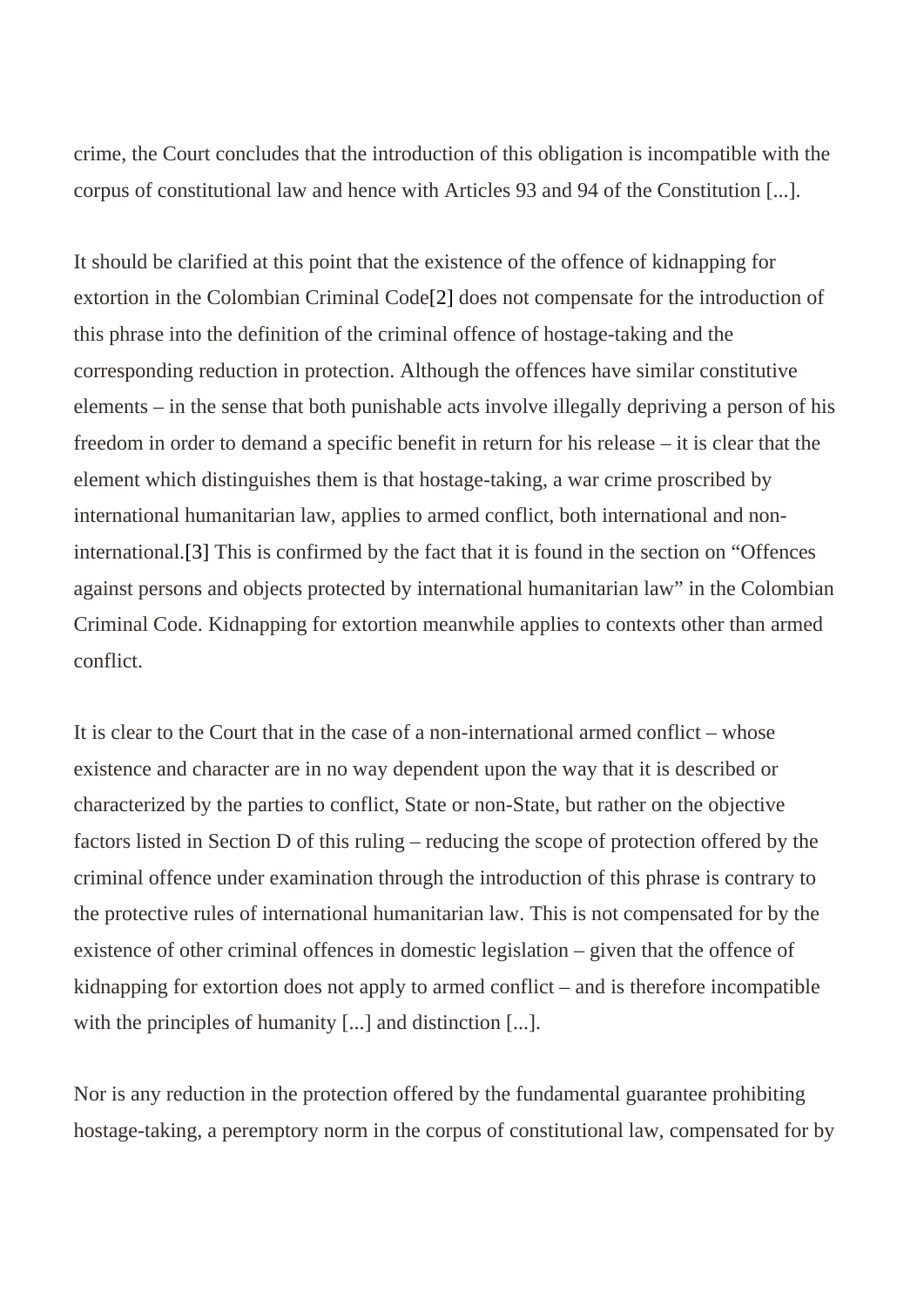Colombia's acceptance of the complementary jurisdiction of the International Criminal Court with regard to war crimes – in relation to which the Colombian State in 2002 made a declaration of conformity with Article 124 of the Rome Statute temporarily excluding the jurisdiction of the International Criminal Court over war crimes. This declaration is only valid for a maximum of seven years. The fact that this international court may assume jurisdiction with regard to the commission of this offence whenever the criteria established in the Rome Statute are met does not give the Colombian State licence to ignore its fundamental duty to ensure that the rights of the civilian population are fully protected should the latter fall victim to one of the parties to conflict. Among other steps, this duty consists of adopting domestic legislative measures that are wholly compatible with the fundamental guarantees of international humanitarian law. [...]

For the above reasons, the Court will declare unconstitutional the contested phrase "to the other party." [...] In accordance with the content of the fundamental guarantee prohibiting hostage-taking – a peremptory norm – with effect from the adoption of the present ruling, the offence of hostage-taking in the Colombian criminal system no longer requires that demands regarding release or protection be directed at the other party in an armed conflict. Such demands may be made to a third party such as a State, international organization, natural or legal person, or a group of people, without misinterpreting the offence in question.

### **3. Examination of the allegations concerning the phrase "duly marked with the treaty-based signs" found in Articles 156 and 157 of Act 599 of 2000.**

The plaintiff in this case argues that the legislature's use of the expression "duly marked with the treaty-based signs" in Articles 156 and 157 of Act 599 of 2000 (which define the offences of "destruction or illegal use of cultural objects and places of worship" and "attack on works or installations containing dangerous forces" respectively) is incompatible with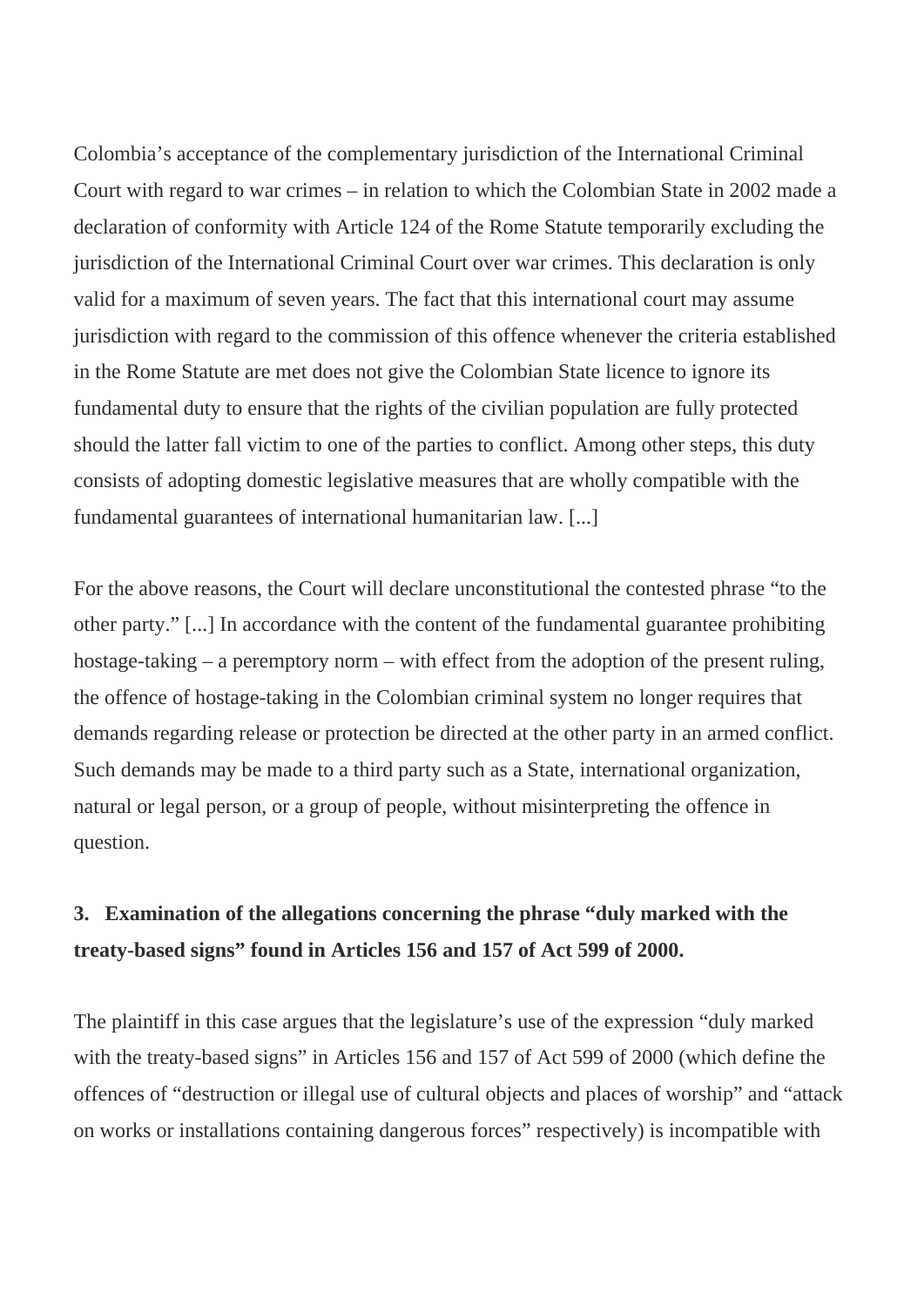<span id="page-21-0"></span>Articles 93 and 94 of the Constitution on the grounds that the rules of international humanitarian law in the corpus of constitutional law defining these crimes at an international level do not make signalling a requirement. As such, domestic legislation reduces the scope of protection of the corpus of constitutional law in this area.

The allegations of unconstitutionality are upheld. Using a similar line of reasoning to that which guided the Court's decisions on the other allegations, the Court will declare unconstitutional the phrase "duly marked with the treaty-based signs" in Articles 156 and 157. As explained under headings 6.1 and 6.2 of Section D of this ruling, this requirement is not found within the treaty-based and customary rules of international humanitarian law protecting cultural property and works and installations containing dangerous forces. Therefore, introducing a signalling requirement into the definition of this offence restricts the scope of the applicable international safeguards, since any cultural and religious property or works and installations containing dangerous forces not bearing signs are excluded from the protection afforded by these rules.[...]

# FOOTNOTES

- [\[11\]](#page-14-0) [N.B.] Article 94. The enunciation of the rights and guarantees contained in the Constitution and in international agreements in effect should not be understood as a negation of others which, being inherent to the human being, are not expressly mentioned therein.
- [\[12\]](#page-19-0) [FN 291] Defined in Article 169 of the Criminal Code (Act 599 of 2000) as follows: "Article 169. Any person who seizes, takes, holds or hides another person with the aim of demanding in exchange for his freedom some benefit or profit, or demanding that certain action be taken or not taken, or with a politically or publicity-oriented aim, commits [...]."
- [\[13\]](#page-19-0) [FN 292] ICTY, Case Nos IT-96-23 & IT-96-23/1-A, Prosecutor v. Kunarac, Kova? and Vukovi?. Appeals Chamber Judgement of 12 June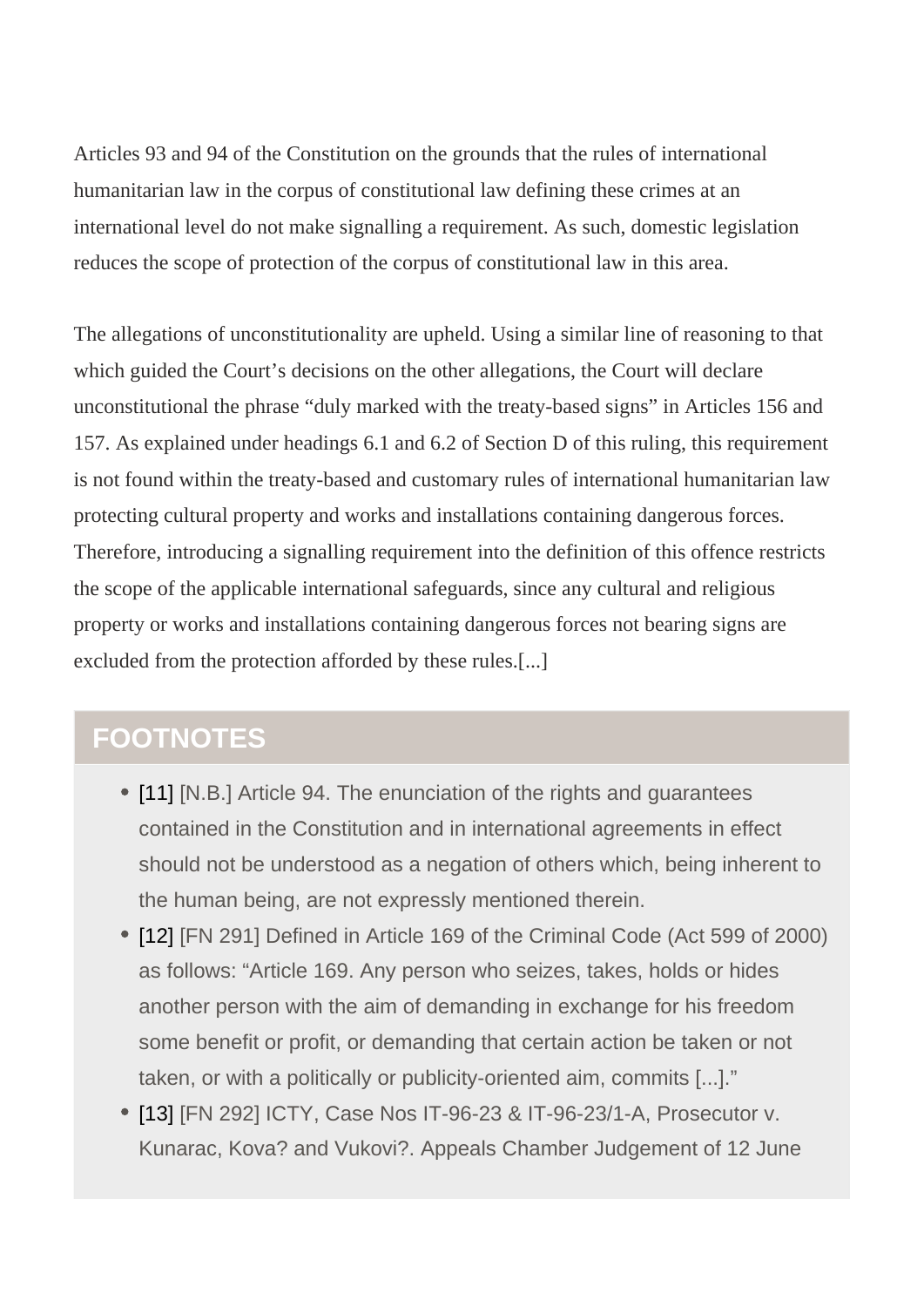2002, para. 58: "What ultimately distinguishes a war crime from a purely domestic offence is that a war crime is shaped by or dependent upon the environment – the armed conflict – in which it is committed. It need not have been planned or supported by some form of policy. The armed conflict need not have been causal to the commission of the crime, but the existence of an armed conflict must, at a minimum, have played a substantial part in the perpetrator's ability to commit it, his decision to commit it, the manner in which it was committed or the purpose for which it was committed."

# **Decision and dissenting opinions**

### **DECISION**

Based on the foregoing, the Constitutional Court of the Republic of Colombia, administering justice on behalf of the people and under the authority given to it by the Constitution,

### DECIDES

1. To declare **CONSTITUTIONAL** the term "combatants" found in paragraph 6 of Article 135 of Act 599 of 2000, for the reasons examined herein.

2. To declare **UNCONSTITUTIONAL** the phrase "to the other party" found in Article 148 of Act 599 of 2000.

3. To declare **UNCONSTITUTIONAL** the phrase "duly marked with the treaty-based signs" found in Articles 156 and 157 of Act 599 of 2000.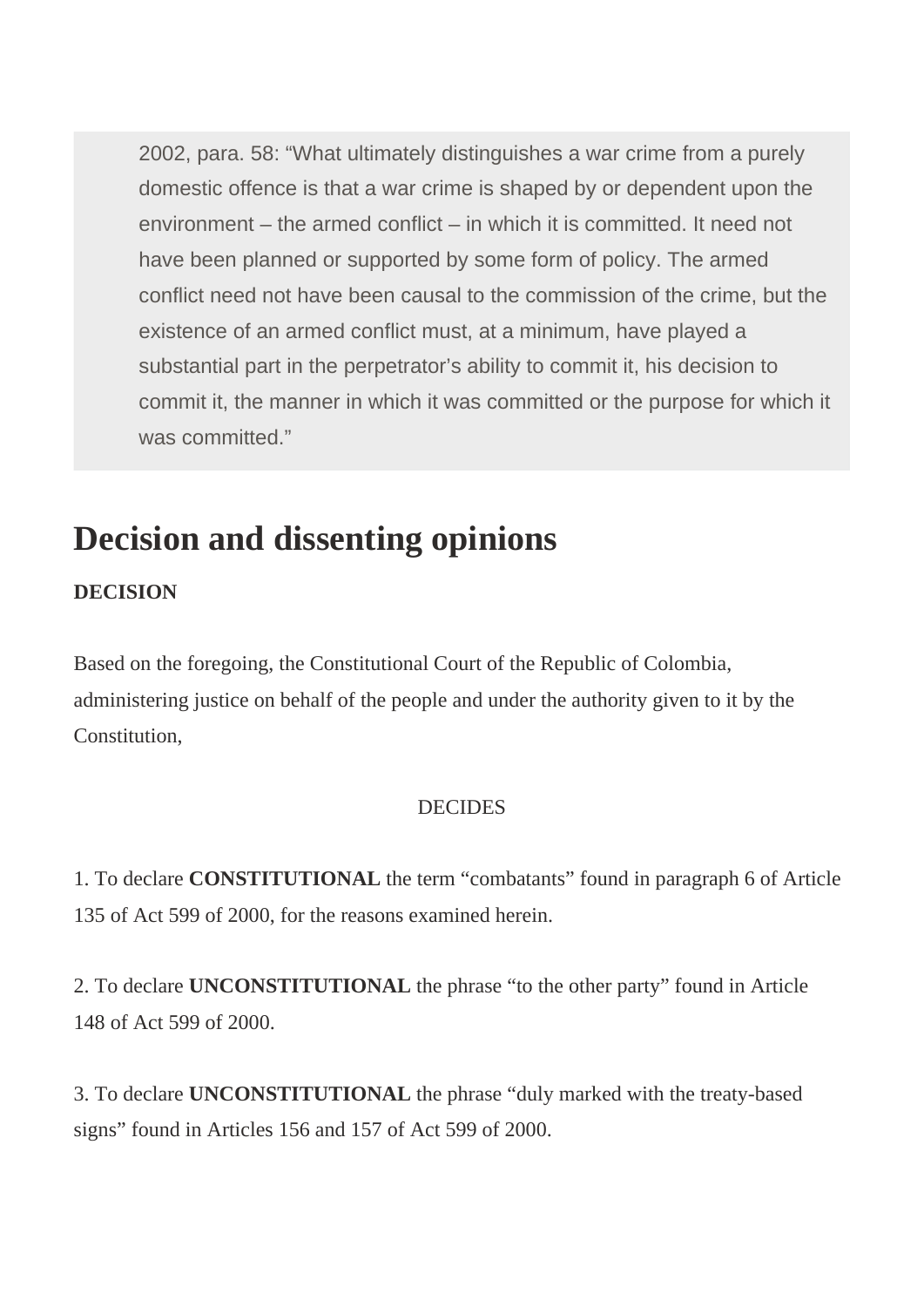# **DISSENTING OPINION OF JUDGE JAIME ARAÚJO RENTERÍA IN DECISION C-291 OF 2007**

[...]

With all due respect for the findings of this Court, I would like to express my dissenting opinion regarding this ruling. I disagree with the decisions adopted concerning paragraph 6 of Article 135 of Act 599 of 2000 [...].

### **1. Unconstitutionality of paragraph 6 of Article 135 of Act 599 of 2000**

In the first instance, I would like to emphasize why paragraph 6 of Article 135 is, in my view, unconstitutional. I consider that this rule, by excluding from special protection individuals who are not considered to be combatants but who participated in the conflict without belonging to a regular army, and for the purposes of the offence defined in this article, conflicts with the rules of international humanitarian law and thus with Articles 93 and 214 of the Constitution.

I also consider that limiting the offence of hostage-taking to the demands made to the other party is incompatible with the prohibition in international humanitarian law of hostagetaking, which is punishable regardless of the person to whom the demands are made.

I believe that the difficulties of the interpretation in case law of the word "combatants" stem from the fact that the word relates solely to internal conflicts – it is not used in connection with international conflicts. I reiterate that, in principle, paragraph 6 does not include members of illegal armed groups participating in the hostilities. Similarly, this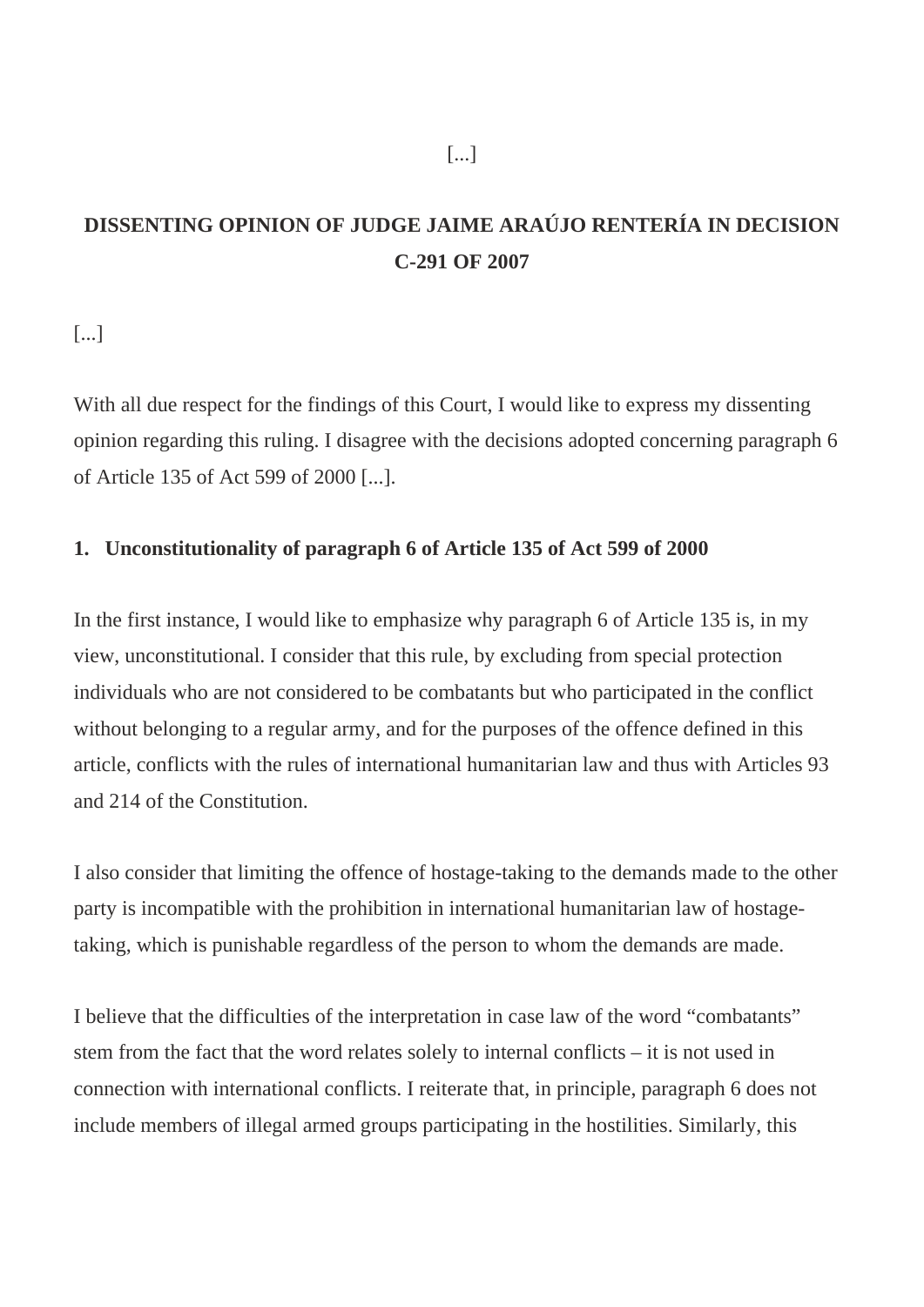word can in no way be understood to mean that those who are fighting the government are not entitled to humane treatment.

I must point out here that the undersigned was not opposed to declaring the contested article "conditionally constitutional," or accepting the Attorney-General's proposal. I was opposed to incorporating paragraph 6 into paragraph 8 of the same provision, which to my understanding would lead to greater difficulties. In my view, if the intention is to protect everyone, both combatants and fighters, declaring the contested term unconstitutional would have the desired effect.

Finally, I consider that the difficulty of this rule resides in the fact that it can be understood in a restrictive sense, when, pursuant to the corpus of constitutional law, this is not the case. Hence, for the undersigned, unconstitutionality is the more obvious decision, because it would cover both those who fight and those who do so no longer.

Based on the above arguments, I disagree with the decision to declare paragraph 6 of Article

[...]

### JAIME ARAÚJO RENTERÍA

Judge

—

# **PARTIAL DISSENTING OPINION OF JUDGE HUMBERTO ANTONIO SIERRA PORTO IN DECISION C- 291 OF 2007**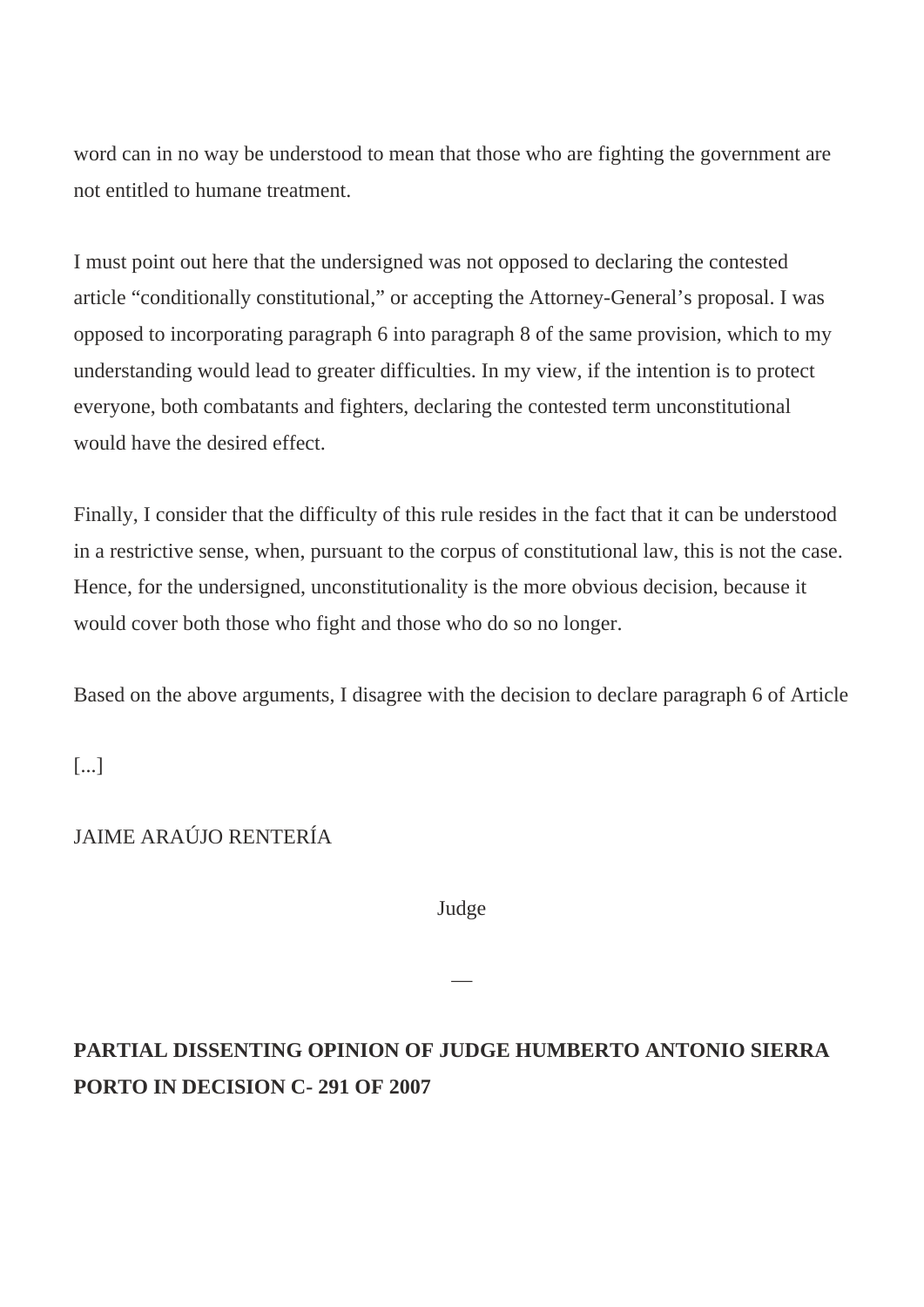With all due respect, I will now explain why I do not agree with Decision C-291 of 2007 adopted by the Court, in which the phrase "to the other party," found in Article 148 of Act 599 of 2000, was declared unconstitutional.

#### **1. Development of the international prohibition on hostage-taking**

The international prohibition on hostage-taking has come about in two, not necessarily complementary, ways: first, through instruments of international humanitarian law; second, in connection with the fight against international terrorism.

Article 3 common to the four Geneva Conventions of 1949, which deals with the humanitarian rules applicable in situations of internal armed conflict, prohibits the respective parties from the "taking of hostages," at any time and in any place. Similarly, Article 4 of Additional Protocol II of 1977, which sets forth the fundamental guarantees enjoyed by the civilian population, prohibits combatants from this conduct. Notwithstanding the foregoing, both articles consist of non-self-executing international rules, that is, treaty-based provisions which must be implemented by the respective domestic legislators, exercising their powers to create laws. In other words, we are dealing with incomplete international rules, which require action from Congress in order to be formally incorporated into the Colombian legal system (law approving the international treaty) and to be applied. This means the creation of criminal offences that detail specific conduct and a specific penalty (principle of criminal legality).

In this respect, we might point out that, in international humanitarian law terms, the international prohibition on hostage-taking is highly ambiguous, since the States did not agree on any elements which would enable us to define this criminal conduct easily. This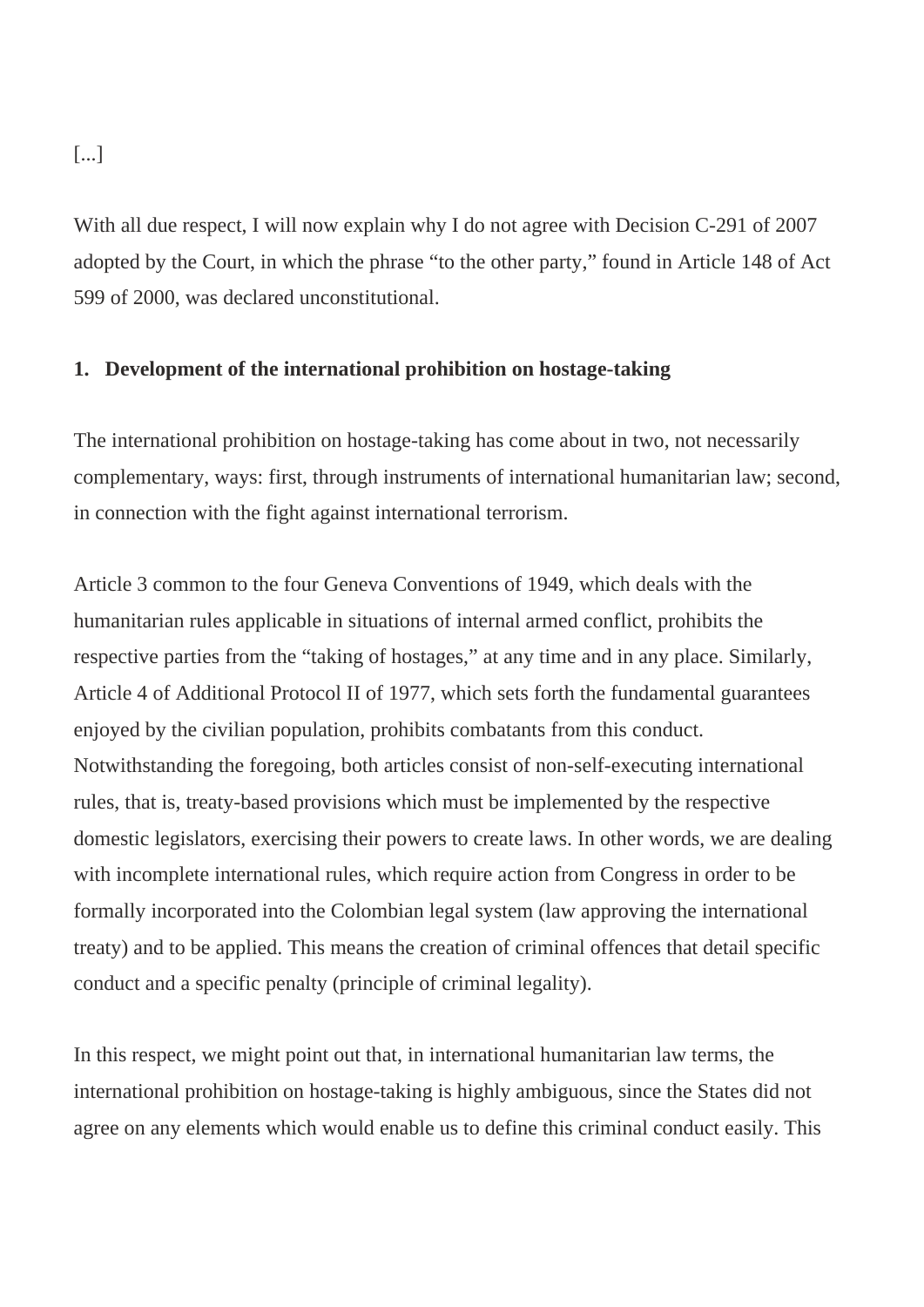contrasts with, for example, the prohibition on genocide (1948 Convention), torture (1984 Convention against Torture), or enforced disappearance (1994 Inter-American Convention against Enforced Disappearance). In those cases the States did specify certain key elements of the crimes, which domestic legislators could expand upon provided they did not misinterpret them (e.g. genocide of political groups).

### [...]

[Towards] the end of the 1970s, the prohibition on hostage-taking was developed further, but in connection with the fight against international terrorism rather than internal or international armed conflicts. In this context, the International Convention against the Taking of Hostages was adopted in 1979 [...]

Article 1 of this Convention provides the following definition:

"Any person who seizes or detains and threatens to kill, to injure or to continue to detain another person (hereinafter referred to as the "hostage") in order to compel a third party, namely, a State, an international intergovernmental organization, a natural or juridical person, or a group of persons, to do or abstain from doing any act as an explicit or implicit condition for the release of the hostage commits the offence of taking of hostages ("hostage-taking") within the meaning of this Convention."

Concerning the scope of this international treaty, Article 12 provides as follows:

"In so far as the Geneva Conventions of 1949 for the protection of war victims or the Protocols Additional to those Conventions are applicable to a particular act of hostagetaking, and in so far as States Parties to this Convention are bound under those conventions to prosecute or hand over the hostage-taker, **the present Convention shall not apply to an act of hostage-taking committed in the course of armed conflicts as defined in the Geneva Conventions of 1949 and the Protocols thereto, including**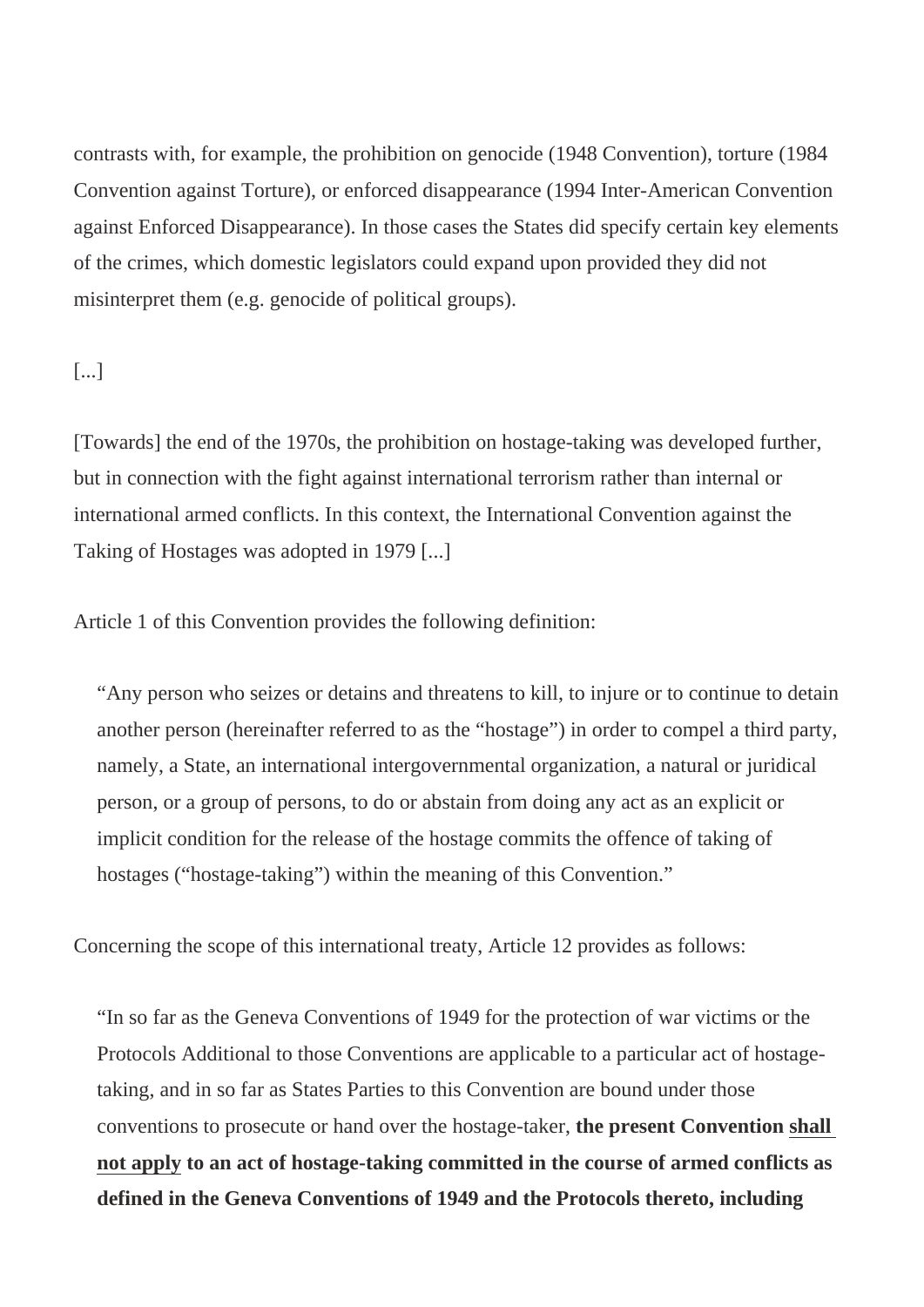**armed conflicts mentioned in article 1, paragraph 4, of Additional Protocol I of 1977** , in which peoples are fighting against colonial domination and alien occupation and against racist régimes in the exercise of their right of self-determination, as enshrined in the Charter of the United Nations and the Declaration on Principles of International Law concerning Friendly Relations and Co-operation among States in accordance with the Charter of the United Nations." (bold and underlining added by author).

Therefore, the International Convention against the Taking of Hostages of 1979 does not apply to internal armed conflicts, since there are usually no international factors, unless the hostage or the perpetrator is a non-national, or the crime was committed in another State. Indeed, we must not forget that this Convention was not designed to combat domestic acts of terrorism. Rather, it is aimed at those acts considered to constitute "international terrorism." In other words, international humanitarian law and the 1979 Convention have different spheres of application.

The treaties of international humanitarian law that are currently binding upon the Colombian State do not state that the act of hostage-taking necessarily involves a demand made upon a State, an international intergovernmental organization, a natural or legal person or a group of persons, as in the Convention against the Taking of Hostages of 1979. Hence, in providing in Article 148 of the Criminal Code that the demand must be made "to the other party," without specifying exactly who this is, the Colombian legislature has not failed to adhere to anything laid down in an international instrument of international humanitarian law. Quite the opposite: this provision is in keeping with the rationale of an internal armed conflict, in which one party makes demands upon the other and threatens to harm the hostages in its power if these are not met. Nor does it in any way breach the 1979 Convention, since, as explained, this does not apply to internal armed conflicts.

In conclusion, the phrase "to the other party" in Article 148 of the Criminal Code does not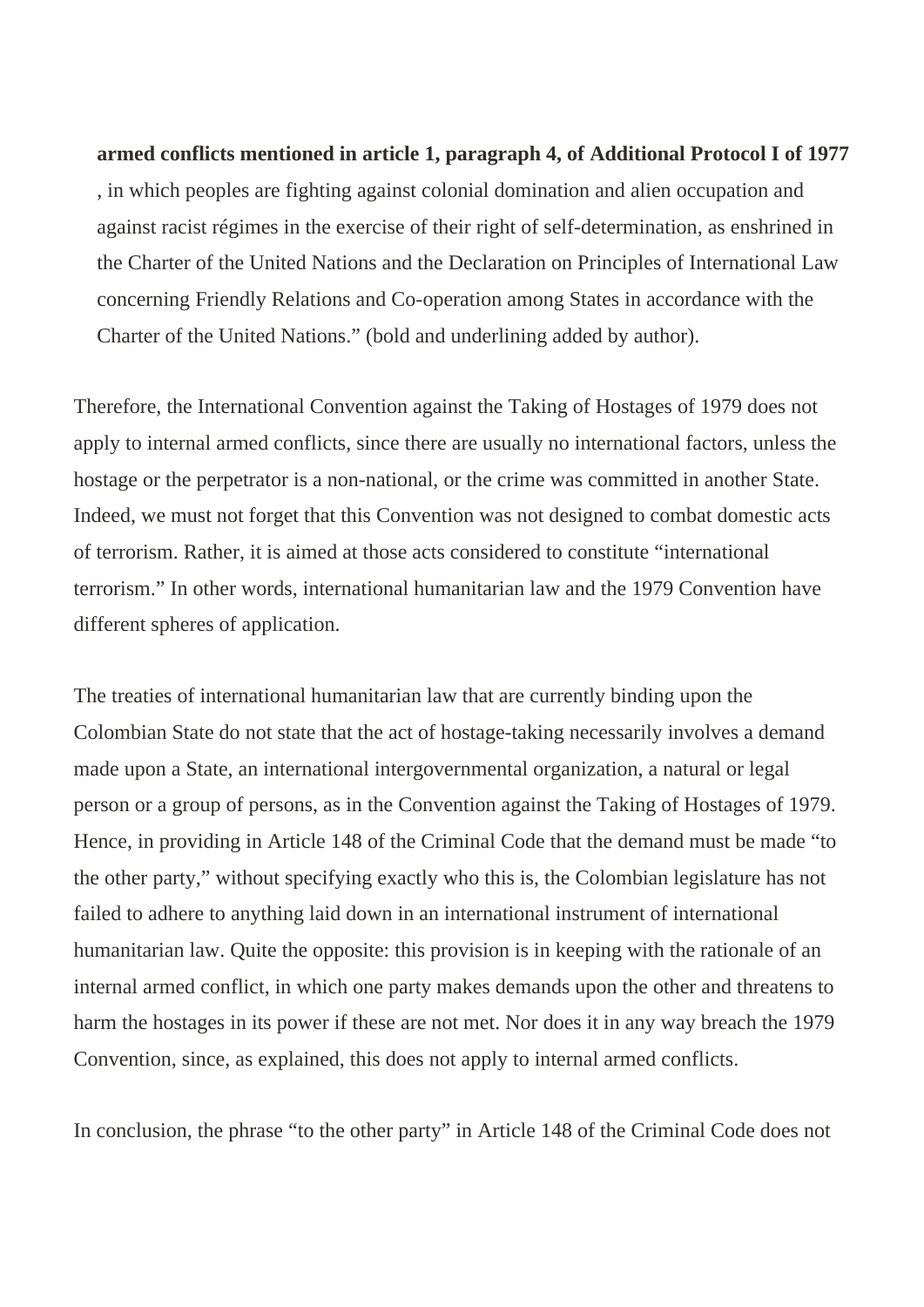breach any treaties of international humanitarian law or any international instruments aimed at combating international terrorism, such as the International Convention against the Taking of Hostages of 1979.

### **2. The Court's decision is based on an inapplicable normative text**

Most members of the Court were of the view that the legislature had violated the corpus of constitutional law by limiting the scope of the offence of hostage-taking, contrary to the customary rules of international humanitarian law and to the definition of this offence which appears in the Elements of Crimes of the International Criminal Court. I disagree with this argument for the following reasons.

Article 8 of the Rome Statute of the International Criminal Court deals with war crimes. It defines hostage-taking as an act that violates the laws and customs of war during an internal or international armed conflict. It does not specify exactly what this criminal conduct consists of, a task which had to be carried out when the Elements of Crimes was drawn up. This is a normative text which complements and develops the Rome Statute of the International Criminal Court.

Hostage-taking is defined in the Elements of Crimes in the following terms:

**Article 8 (2) (c) (iii)**

### **War crime of taking hostages**

### **Elements**

- 1. The perpetrator seized, detained or otherwise held hostage one or more persons.
- 2. The perpetrator threatened to kill, injure or continue to detain such person or persons.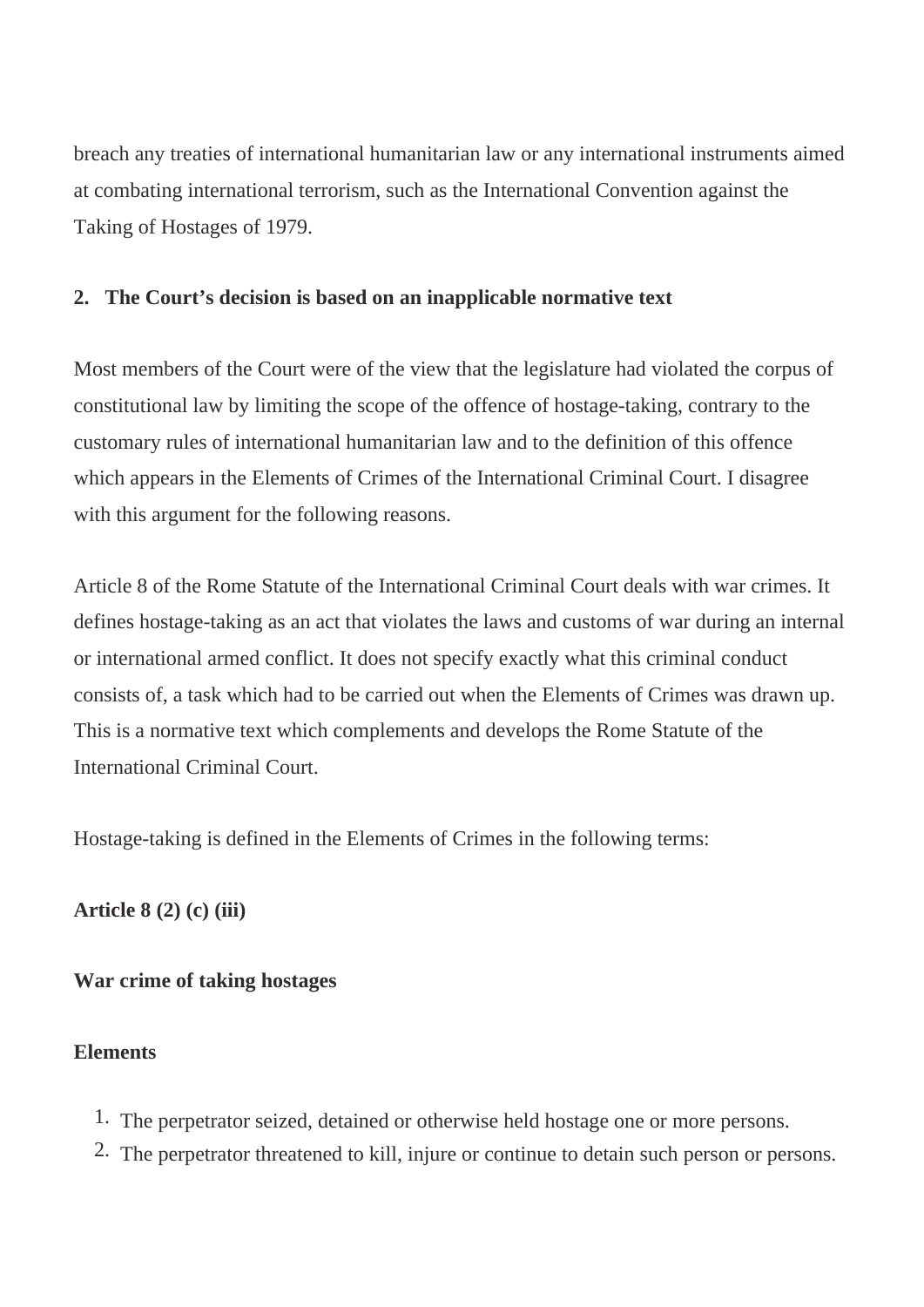- 3. **The perpetrator intended to compel a State, an international organization, a natural or legal person or a group of persons to act or refrain from acting as an explicit or implicit condition for the safety or the release of such person or persons.** (bold added by author)
- 4. Such person or persons were either hors de combat, or were civilians, medical personnel or religious personnel taking no active part in the hostilities.
- 5. The perpetrator was aware of the factual circumstances that established this status.
- 6. The conduct took place in the context of and was associated with an armed conflict not of an international character.
- 7. The perpetrator was aware of factual circumstances that established the existence of an armed conflict.

*Prima facie*, then, it would appear that the majority were right, in the sense that the Elements of Crimes defines hostage-taking as a conduct by means of which a State, international organization or natural or legal person is compelled to act in a specific way. The phrase "to the other party" employed by the Colombian legislature would accordingly be excessively restrictive.

Notwithstanding the foregoing, the Court did not appreciate that for various reasons the Elements of Crimes is not at present a basis for deciding a constitutional case in Colombia.

[...]

### HUMBERTO ANTONIO SIERRA PORTO Judge

# **Discussion**

# **I. Duty to adopt legislation/ ensure respect**

1. Do States have the obligation to adopt legislation which, like Law 599 of 2000,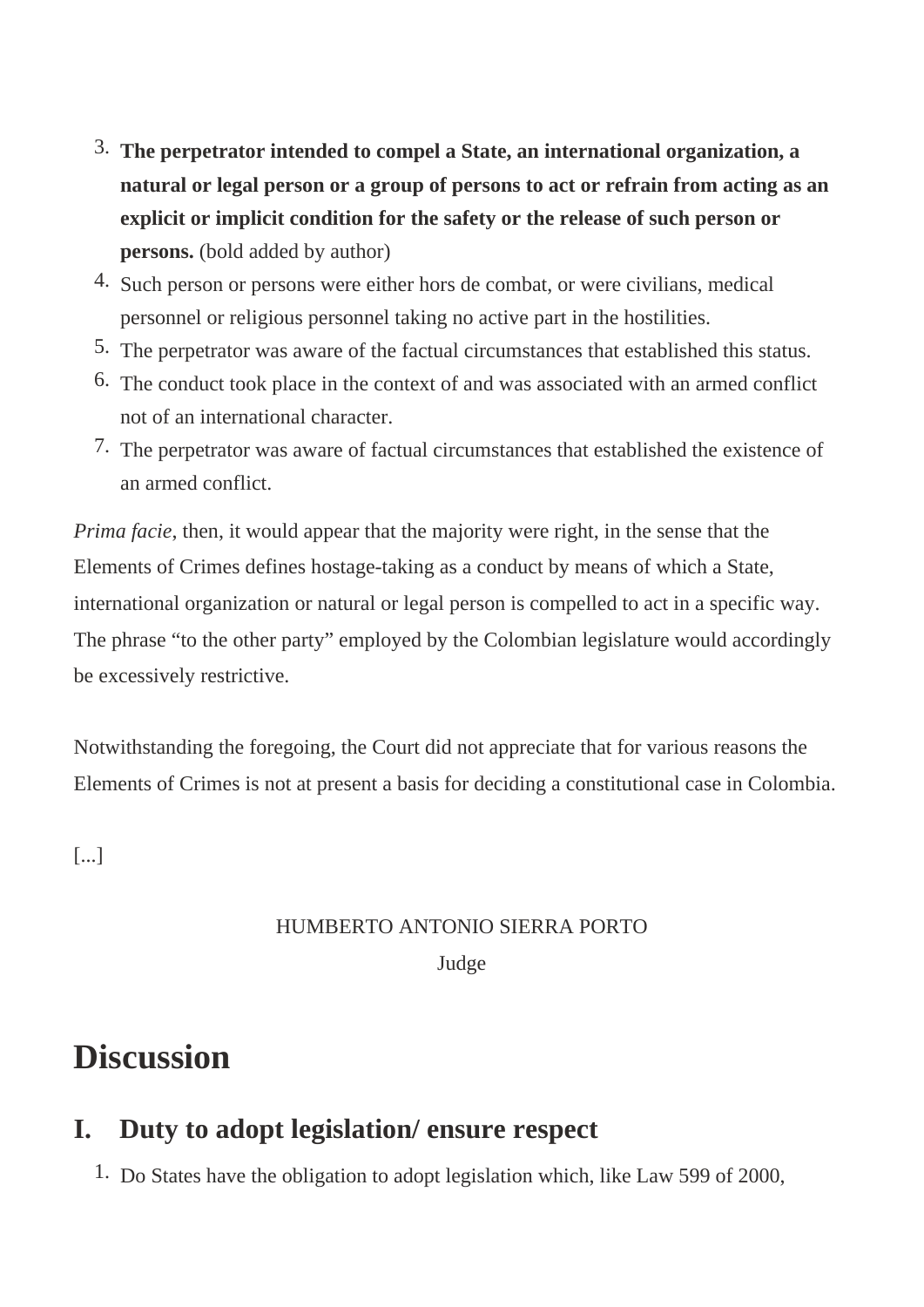provides penal sanctions for persons who commit war crimes? As a minimum, which violations of IHL constitute war crimes? Do all violations of IHL entail criminal responsibility? GC I-IV, Art. 1 [3], Arts  $49_{[4]}/50_{[5]}/129_{[6]}/146_{[7]}$  $49_{[4]}/50_{[5]}/129_{[6]}/146_{[7]}$  $49_{[4]}/50_{[5]}/129_{[6]}/146_{[7]}$  $49_{[4]}/50_{[5]}/129_{[6]}/146_{[7]}$  $49_{[4]}/50_{[5]}/129_{[6]}/146_{[7]}$  $49_{[4]}/50_{[5]}/129_{[6]}/146_{[7]}$  $49_{[4]}/50_{[5]}/129_{[6]}/146_{[7]}$  and Arts  $50_{[8]}/51_{[9]}/$  $50_{[8]}/51_{[9]}/$  $50_{[8]}/51_{[9]}/$  $130$ <sub>[10]</sub>/[147](https://www.icrc.org/applic/ihl/ihl.nsf/Article.xsp?action=openDocument&documentId=F8D322BF3C0216B2C12563CD0051C654)<sub>[11]</sub> respectively; [P I, Arts 11\(4](https://www.icrc.org/applic/ihl/ihl.nsf/Article.xsp?action=openDocument&documentId=28D300B20C31500CC12563CD0051D79F))<sub>[12]</sub>, [85](https://www.icrc.org/applic/ihl/ihl.nsf/Article.xsp?action=openDocument&documentId=73D05A98B6CEB566C12563CD0051E1A0)<sub>[13]</sub> and [86](https://www.icrc.org/applic/ihl/ihl.nsf/Article.xsp?action=openDocument&documentId=043A5B6666FA92E6C12563CD0051E1E7)<sub>[14]</sub>; [1954 Hague](https://www.icrc.org/applic/ihl/ihl.nsf/Article.xsp?action=openDocument&documentId=92AA9B56D96489D3C12563CD0051CC40) [Convention, Art. 28](https://www.icrc.org/applic/ihl/ihl.nsf/Article.xsp?action=openDocument&documentId=92AA9B56D96489D3C12563CD0051CC40)<sup>[5]</sup>; [Second Protocol to the 1954 Hague Convention, Ar](https://www.icrc.org/applic/ihl/ihl.nsf/Article.xsp?action=openDocument&documentId=48083752D709C74F412567BB00560E35)t. 15 CIHL, Rule  $161_{[17]}$ 

# II. Definition of combatants/ prohibition of acts against persons hors de combat

- 2. What is the definition of combatants according to IHL? Is it different in international and non-international armed conflicts? What is the definition of civilians? Is it different in international and non-international armed conflicts? Is there any other category of persons under IHL? Does it matter for the classification of the conflict if such persons engage in hostilities? Do civilians who take part in hostilities become combatants? According to the Geneva Conventions and the Additional Protocols? According to the interpretation given by the Colombian Constitutional CoDC? ( [III, Art. 4](https://www.icrc.org/applic/ihl/ihl.nsf/Article.xsp?action=openDocument&documentId=2F681B08868538C2C12563CD0051AA8D) [18]; P I, Arts  $43<sub>[19]</sub>$  and  $50(1)_{[20]}$
- 3. The Colombian Constitutional Court distinguishes between a general definition and a specific (or narrow) definition of "combatant". How do these two definitions differ when it comes to the rights and responsibilities of the persons involved? What are the consequences of adopting the broader definition? Do you agree with the Court's adoption of the general definition of "combatant"?
- 4. Can civilians take part in hostilities? Can they be criminally prosecuted for doing so? Can combatants take part in hostilities? Can they be criminally prosecuted for doing so?
- 5. Do civilians who take part in hostilities become legitimate targets of military attacks? For the duration of the conflict or just for as long as they directly participate in the hostilities?
- 6. Does the Colombian Constitutional Court's citation of La Tablada case in [FN] 141] (section D 5.4. B contradict the general position of the Court that civilians engaged in hostilities are combatants lato ser**See** *inter-American Commission on* [Human Rights, Tablad](https://casebook.icrc.org/case-study/inter-american-commission-human-rights-tablada)a<sub>[</sub>]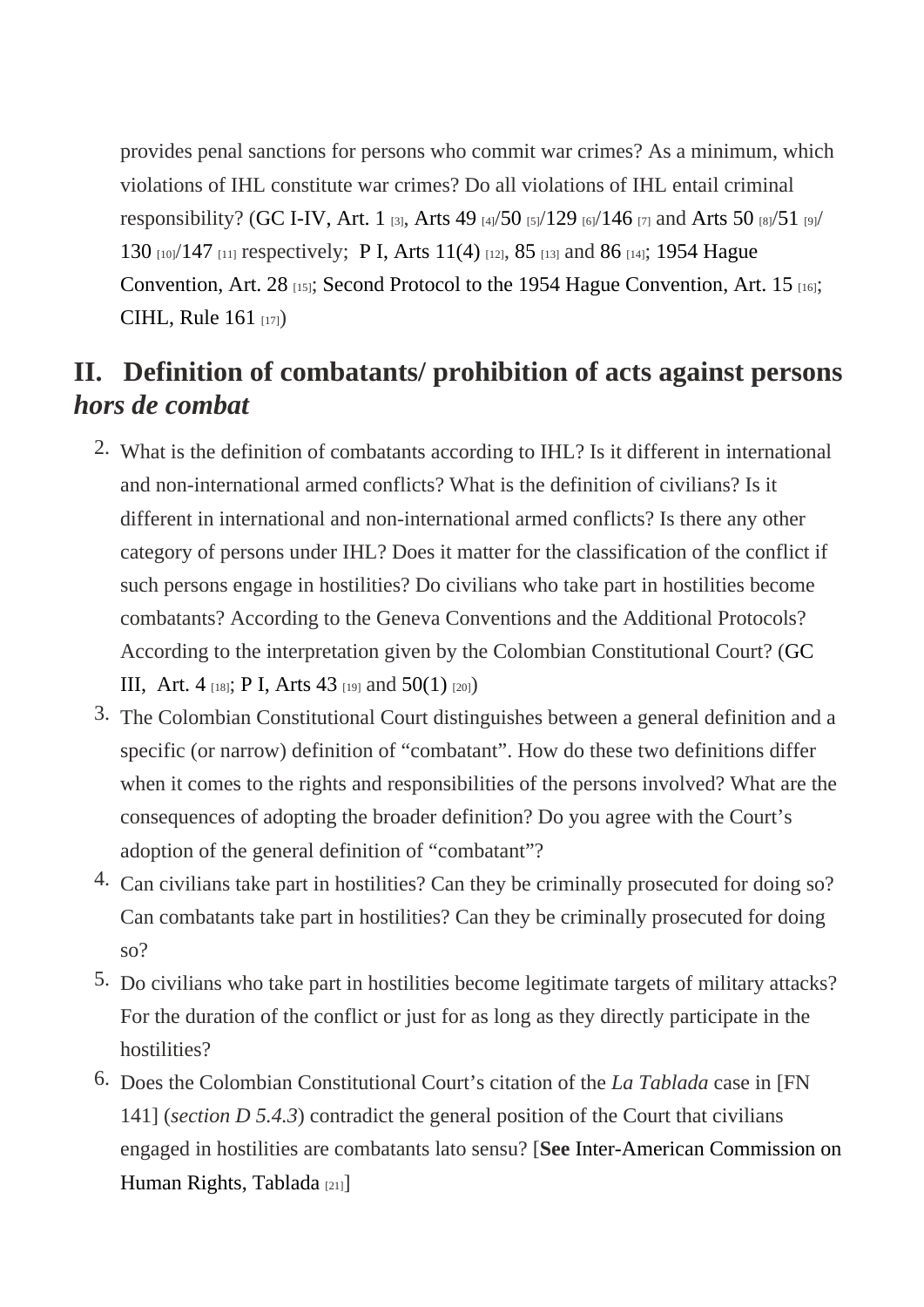- 7. Does the decision of the Court to uphold the use of the expression "combatants" in Art. 148 of Law 599 reduce the scope of protection of that article in relation to the applicable rules of IHL, and hence violate the Colombian constitutional block by violating minimum standards of protection of IHL? Is the Court's decision influenced by the fact that other categories of protected persons are already protected by other paragraphs of the same article? (Section E. 1)
- 8. Judge Jaime Araújo Rentería affirms that the expression "combatants" relates exclusively to internal conflicts and is not used in international conflicts exergency opinion of Judge Araújo de Rentería, section Do you agree with him? GC III, Art. [4](https://www.icrc.org/applic/ihl/ihl.nsf/Article.xsp?action=openDocument&documentId=2F681B08868538C2C12563CD0051AA8D) [18]; [P I, Art. 43](https://www.icrc.org/applic/ihl/ihl.nsf/Article.xsp?action=openDocument&documentId=AF64638EB5530E58C12563CD0051DB93)[19])

# III. Taking of hostages

- 9. Is the taking of hostages prohibited under IHL? In international armed conflicts? In non-international armed conflicts? Is it a war crim<sup>g</sup>  $\mathbb{C}$  (I-IV, Art. 3 [22]; GC IV, Arts [34](https://www.icrc.org/applic/ihl/ihl.nsf/Article.xsp?action=openDocument&documentId=B97E89741917B99CC12563CD0051BC50)<sub>[23]</sub> and [147](https://www.icrc.org/applic/ihl/ihl.nsf/Article.xsp?action=openDocument&documentId=F8D322BF3C0216B2C12563CD0051C654)<sub>[11]</sub>; [P I, Art. 75.2\(c](https://www.icrc.org/applic/ihl/ihl.nsf/Article.xsp?action=openDocument&documentId=086F4BB140C53655C12563CD0051E027))<sub>24]</sub>; [P II, Art. 4.2\(c\)](https://www.icrc.org/applic/ihl/ihl.nsf/Article.xsp?action=openDocument&documentId=F9CBD575D47CA6C8C12563CD0051E783)<sub>[25]</sub>; [ICC Statute, Art. 8.2\(a\)\(vii](https://www.icrc.org/applic/ihl/ihl.nsf/Article.xsp?action=openDocument&documentId=E4C44E2F1347B99D412566900046EACB)i)  $_{[26]}$  and (c) (iii)  $_{[26]}$ ; [CIHL, Rule 96](https://www.icrc.org/customary-ihl/eng/docs/v1_rul_rule96) $_{[27]}$ )
- 10. Does IHL provide a definition of hostage-taking? Does it provide the elements of such crimes? Does the war crime of taking of hostages imply that the perpetrator intended to compethe other party to undertake or fail to undertake a particular act? Could the demands be formulated to a third party (natural or legal person)? What other international instruments provide guidance on the interpretation of the elements of such crimes? (Convention on the Taking of Hostages, AICC Elements of Crimes, Art.  $8.2(a)(viii)_{26}$
- 11. Is the taking of hostages always a war crime? Is the taking of hostages always a war crime in time of armed conflict? Does it necessarily violate Art. 3 common? If not, how can one differentiate between hostage-taking as a war crime and as a regular offence in times of armed conflicts Sete footnote 292 in section E.2, citing the ICTY distinction between a war crime and a purely domestic offeDaeing an armed conflict, when might hostage-taking be considered a purely domestic offence? A war crime? Was the original version of Art. 148 of Law 599 more suitable for the distinction between a purely domestic offence and a war crime?
- 12. Can combatants be victims of the crime of hostage-taking? What is the difference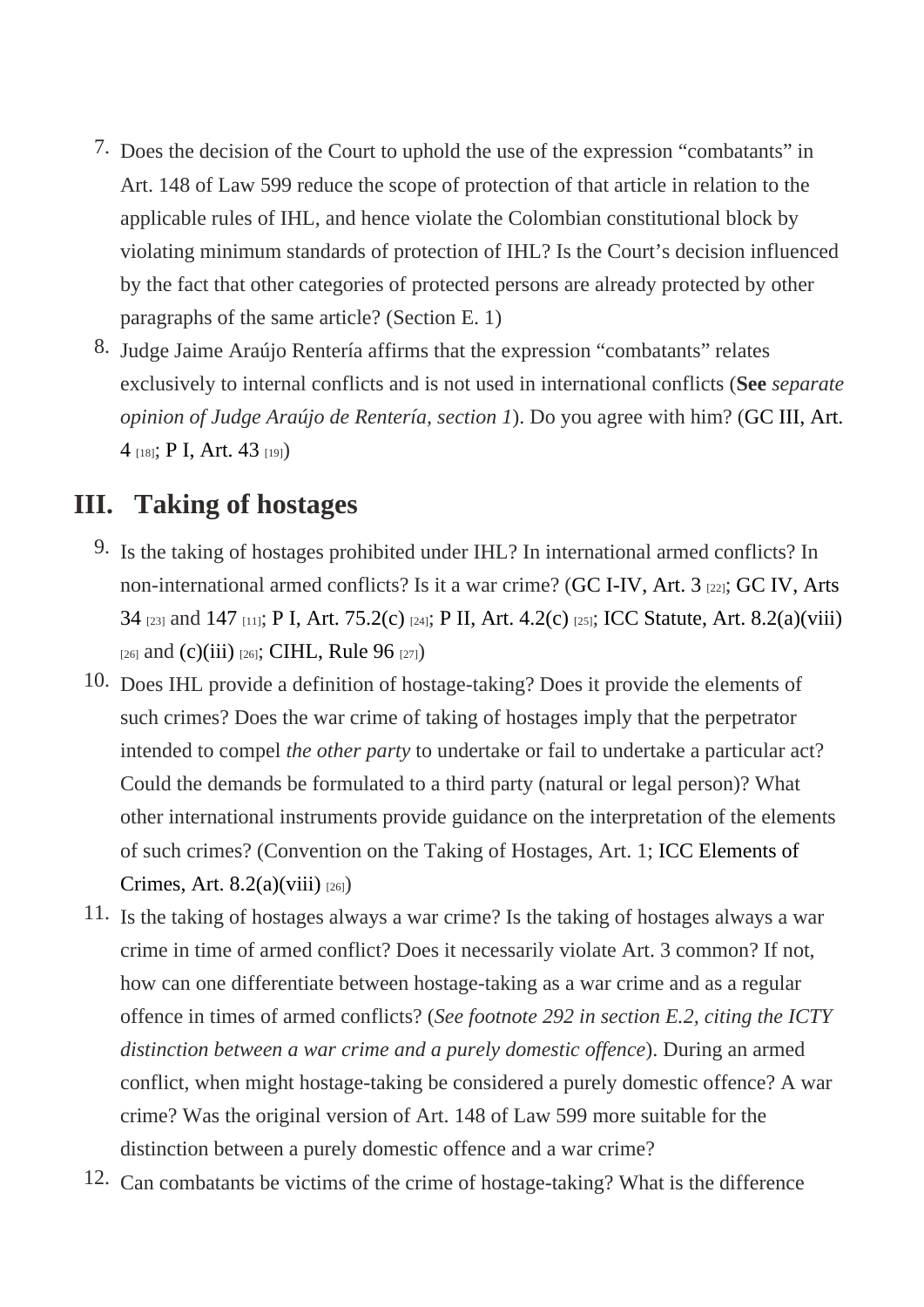between taking hostages and interning prisoners of war?

# IV. Works containing dangerous forces

- 13. a. Is attacking works and installations containing dangerous forces prohibited under IHL? In international armed conflicts? In non-international armed conflicts? Do the rules on attacks on such protected objects vary according to the nature of the conflict  $P(I, Art. 56_{[28]}; P II, Art. 15_{[29]}; CIHL, Rule 42_{[30]})$  $P(I, Art. 56_{[28]}; P II, Art. 15_{[29]}; CIHL, Rule 42_{[30]})$  $P(I, Art. 56_{[28]}; P II, Art. 15_{[29]}; CIHL, Rule 42_{[30]})$  $P(I, Art. 56_{[28]}; P II, Art. 15_{[29]}; CIHL, Rule 42_{[30]})$  $P(I, Art. 56_{[28]}; P II, Art. 15_{[29]}; CIHL, Rule 42_{[30]})$ 
	- b. Art. 157 of Law 599 criminalizes attacks against works and installations containing dangerous forces the absence of any justification whatsoever based on imperative military necessiBan works and installations be attacked if there is an "imperative military necessity"? Even if the attack can result in the release of dangerous forces and consequently in severe losses among the civilian population? Does the prohibition of attacks exclude necessity as a ground for precluding wrongfulness? Are these objects protected as civilian objects? Are they still protected even when they are military objectives, and if so, under what conditions? Can military objectives located at or in the vicinity of such works and installations be made the object of attacks? If so, under what conditions? ( P I, Art.  $56_{[28]}$ ; P II, Art.  $15_{[29]}$ ; CIHL, Rule  $42_{[30]}$ ; Articles on State Responsibility, Art. 25 SeeInternational Law Commission, Articles on State Responsabitity)
	- c. Does the destruction of a work or installation containing dangerous forces through means other than an attack also constitute a violation of IHL? If so, under what circumstance  $\mathbb{R}$ , Art. 23(g)[31])
	- d. Are the protected works and installations containing dangerous forces described in Art. 157 of Law 599 the same as those protected as such under IHL? Are dams, dykes and nuclear electrical generating stations the only works and installations containing dangerous forces afforded special protection as such by IHL? Does the rule include other works and installations that may contain dangerous forces, such as factories producing toxic goods and oil refineries? ( Commentary on P I, Art.  $56<sub>2</sub>$ ; CIHL, Rule  $42<sub>[30]</sub>$ )
- 14. a. Is an attack against a work or installation containing dangerous forces a grave breach of IHL? Is it a war crime in non-international armed conflicts? Art. [56](https://ihl-databases.icrc.org/applic/ihl/ihl.nsf/ART/470-750071?OpenDocument)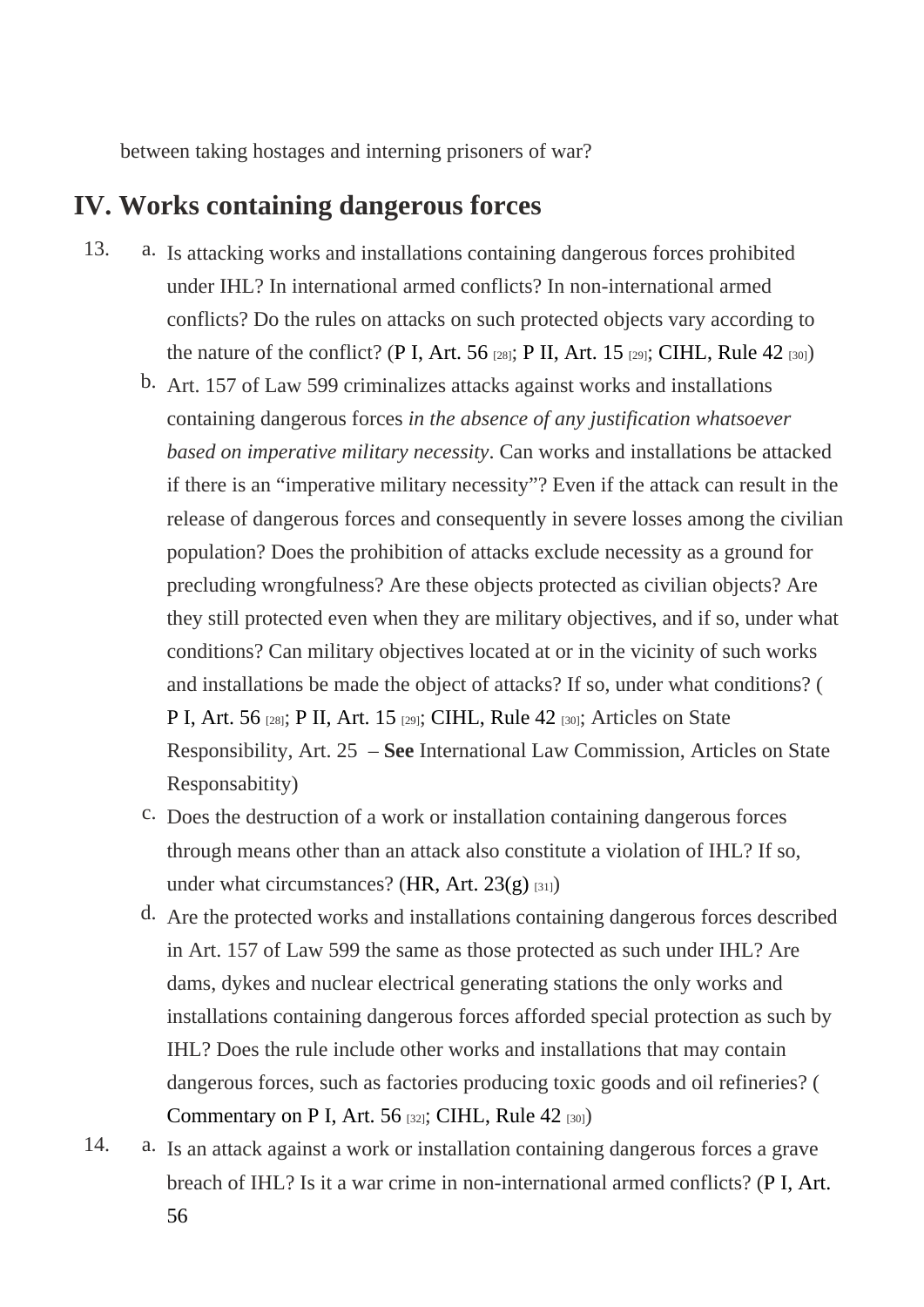[28] and [85.3\(c\)](https://ihl-databases.icrc.org/applic/ihl/ihl.nsf/ART/470-750111?OpenDocument)[33]; [P II, Art. 15](https://ihl-databases.icrc.org/applic/ihl/ihl.nsf/ART/475-760021?OpenDocument)[29]; [CIHL, Rule 42](https://ihl-databases.icrc.org/customary-ihl/eng/docs/v1_rul_rule42)[30])

- b. Is an attack against a work or installation containing dangerous forces a war crime under the ICC Statute? (, Art. 85.3(c) $_{33}$ ; [ICC Statute, Art. 8.](https://ihl-databases.icrc.org/applic/ihl/ihl.nsf/ART/585-9?OpenDocument)2 $_{4}$ ])
- 15. a. Do you recognize the international special sign for works and installations containing dangerous forces? Is it as well-known as other recognized emblems? Is there an obligation to identify or endeavour to identify works and installations containing dangerous forces with the respective international special sign? Is there an obligation to identify medical units with the emblems of the Geneva Conventions? Do you think that a different level of exigency should apply to the identification of medical units as opposed to works and installations containing dangerous forces? WhyGC I, Art.  $42(4)_{[35]}$ ; [P I, Art. 18](https://ihl-databases.icrc.org/applic/ihl/ihl.nsf/ART/470-750023?OpenDocument) $_{[36]}$ ; [P II, Art. 12](https://ihl-databases.icrc.org/applic/ihl/ihl.nsf/ART/475-760017?OpenDocument) $_{[37]}$ )
	- b. Are works and installations containing dangerous forces only specially protected under IHL when duly marked with the international special sign? Does the marking with any distinctive emblem or sign confer protection to an object? Is this required for the attack to constitute a war crimele? Art. 85.3(c) $_{33}$  and Art. 1 of Annex  $I_{[38]}$
	- c. In terms of criminal policy, would it not make sense to criminalize only attacks against duly marked protected objects? Would this not amount to greater legal certainty with regard to the accused's mens rea? Are there any examples of war crimes which require that the protected object be indentified with signs or emblems? ICC Statute, Art. 8.2(b)(xxiv) and  $(e)(i)_{1}$

# V. Cultural objects

- 16. a. What are cultural objects and places of worship? Is it prohibited to attack cultural property under IHL? In international armed conflicts? In noninternational armed conflicts? Do the rules on respect for cultural property vary according to the nature of the conflict? (B54 Hague Convention, Art. 134); P I, [Art. 53](https://ihl-databases.icrc.org/applic/ihl/ihl.nsf/ART/470-750068?OpenDocument)<sup>[40]</sup>; [P II, Art. 16](https://ihl-databases.icrc.org/applic/ihl/ihl.nsf/ART/475-760022?OpenDocument)<sup>[41]</sup>; [CIHL, Rules 38](https://ihl-databases.icrc.org/customary-ihl/eng/docs/v1_rul_rule38)<sup>[42][-40](https://ihl-databases.icrc.org/customary-ihl/eng/docs/v1_rul_rule42)</sup><sup>[30]</sup>)
	- b. Art. 156 of Law 599 criminalizes attacks against and destruction of cultural objects in the absence of any justification whatsoever based on imperative military necessity and of adequate and suitable prior measures of protection. What is the difference between an attack against cultural objects and the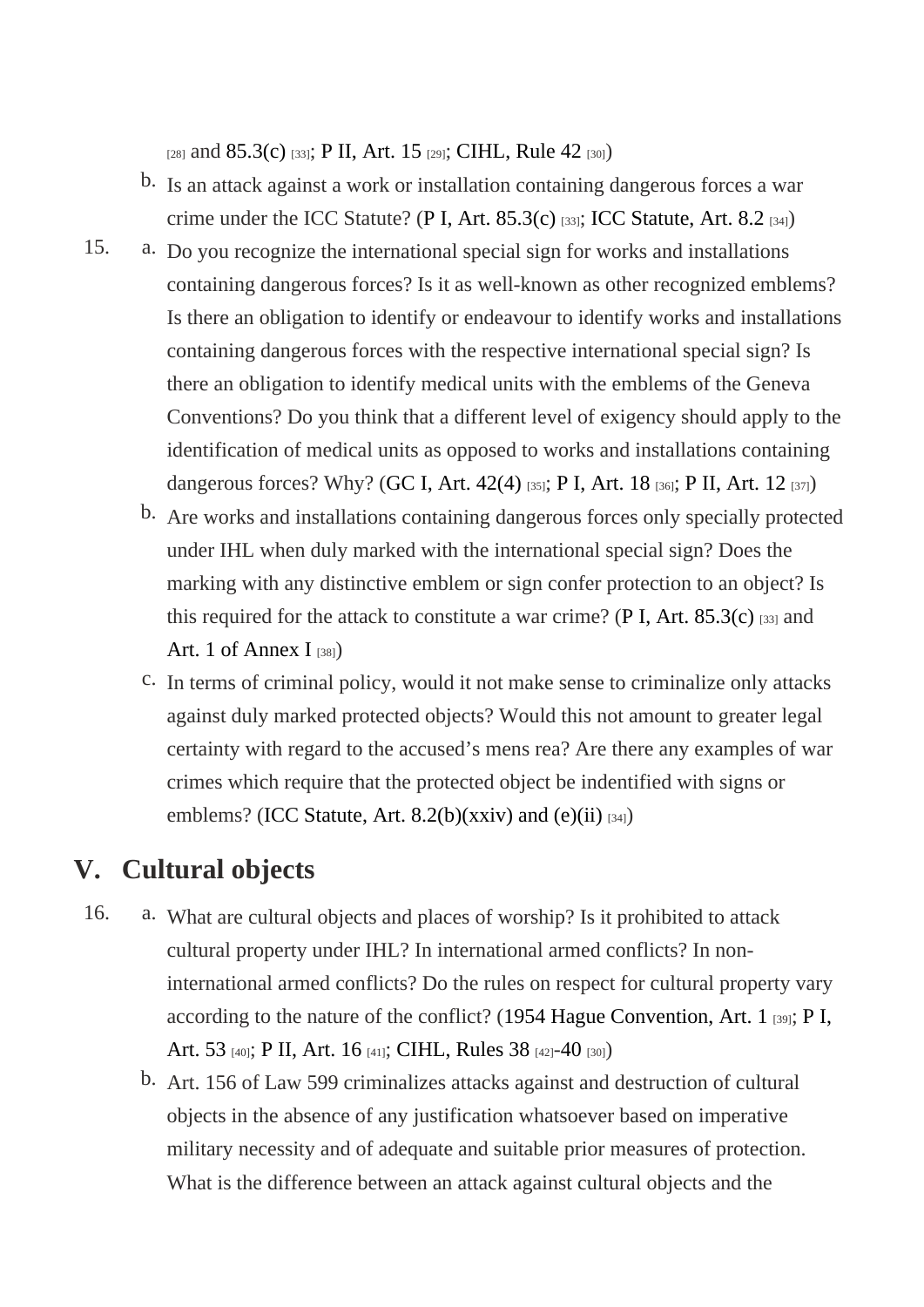destruction of cultural objects? Can both acts be classified as "acts of hostilities" under IHL? (1954 Haque Convention, Art. [34]; [P I, Art. 53](https://ihl-databases.icrc.org/applic/ihl/ihl.nsf/ART/470-750068?OpenDocument) $_{[40]}$ ; [P II, Art. 16](https://ihl-databases.icrc.org/applic/ihl/ihl.nsf/ART/475-760022?OpenDocument) $_{[41]}$ ; CIHL, Rules  $38_{421} - 40_{[301]}$ 

- c. Can any cultural objects only be attacked under "imperative military necessity"? What does "imperative military necessity" mean in respect of cultural property? Does this meaning conform to the concept of necessity under general international law? Are cultural objects protected as civilian objects? Are they still protected even when they are military objectives? What precautions should parties to a conflict take in relation to cultural objects954 Haque [Convention, Art. 4.](https://ihl-databases.icrc.org/applic/ihl/ihl.nsf/Article.xsp?action=openDocument&documentId=03075F79C5B74085C12563CD0051662E)2<sup>3</sup> Cassi, [Second Protocol to the 1954 Hague Convention, A](https://ihl-databases.icrc.org/applic/ihl/ihl.nsf/ART/590-6?OpenDocument)rts 6  $_{[44]}$ [-8](https://ihl-databases.icrc.org/applic/ihl/ihl.nsf/ART/590-8?OpenDocument) $_{[45]}$ ; [CIHL, Rule 42](https://ihl-databases.icrc.org/customary-ihl/eng/docs/v1_rul_rule42) $_{[30]}$ ; Articles on State Responsibility, Art. 25 See International Law Commission, Articles on State Responsabitity)
- d. What is the difference between general protection, special protection and enhanced protection of cultural property? What are the conditions for the loss of protection in each case  $P\left( \frac{954}{4} \text{ Hague Convention}, \text{ ArtS}_4\right)$  $P\left( \frac{954}{4} \text{ Hague Convention}, \text{ ArtS}_4\right)$  $P\left( \frac{954}{4} \text{ Hague Convention}, \text{ ArtS}_4\right)$  and  $\left( \frac{47}{4}\right)$ ; [Second Protocol to the 1954 Hague Convention, A](https://ihl-databases.icrc.org/applic/ihl/ihl.nsf/ART/590-6?OpenDocument)nts 6 an[d 10](https://ihl-databases.icrc.org/applic/ihl/ihl.nsf/ART/590-10?OpenDocument) [48]
- 17. Is an act of hostility against cultural property a grave breach of IHL? Is it a war crime in non-international armed conflicts? Is an act of hostility against cultural property a war crime under the ICC Statute? Is the scope of Art. 156 of Law 599 broader or narrower than the provisions on the criminalization of acts against cultural property under IHL? P I, Art. 85.4(d)<sub>[13]</sub>;, [1954 Hague Convention, Art.](https://www.icrc.org/applic/ihl/ihl.nsf/Article.xsp?action=openDocument&documentId=92AA9B56D96489D3C12563CD0051CC40) 28; [Second](https://www.icrc.org/applic/ihl/ihl.nsf/Article.xsp?action=openDocument&documentId=48083752D709C74F412567BB00560E35) Protocol to the 1954 Hague Convention,  $Art_{41}$  [5ICC Statute, Art. 8.2(b)(ix) $_{61}$ and  $(e)(iv)_{[26]}$
- 18. a. Do you recognize the distinctive emblem of the 1954 Hague Convention, also known as the blue shield? Is it as well-known as other recognized emblems? Is there an obligation to identify or endeavour to identify cultural property with the distinctive emblem? Was the Colombian Constitutional Court right when it stated that, according to the 1954 Hague Convention, cultural objects of special importance may be identified with the distinctive emblem, and that this possibility does not constitute an obligation angelerion D.6.1. of the decisions there an obligation, ignored by the Court, to identify cultural property with the emblem? Does your answer change depending on whether the cultural property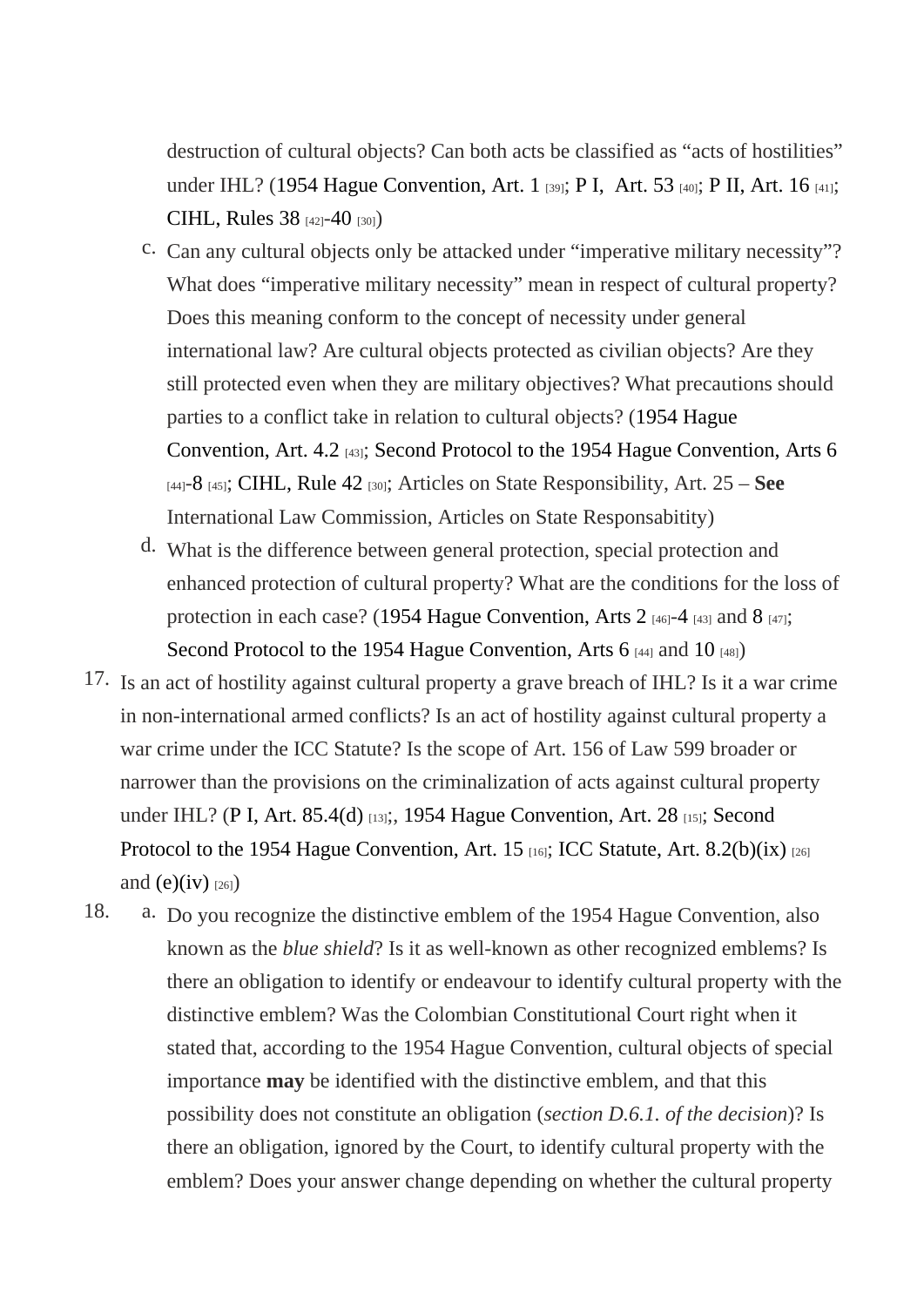in question is entitled to general, special or enhanced protection? If there is an obligation, what consequences does it entail? Does failure to meet the obligation deprive the object of protection? Do you think it is proper to have different levels of exigency for identification for the different categories? Why? ( [1954 Hague Convention, Arts](https://ihl-databases.icrc.org/applic/ihl/ihl.nsf/Article.xsp?action=openDocument&documentId=FC793177CA9A6F37C12563CD00516650) 46, [10](https://ihl-databases.icrc.org/applic/ihl/ihl.nsf/ART/195-200020?OpenDocument) [50] and [16](https://ihl-databases.icrc.org/applic/ihl/ihl.nsf/ART/195-200026?OpenDocument) [51])

- b. Is the distinctive emblem used differently depending on whether the cultural property benefits from general, special or enhanced protection? (1954 Hague Convention, Art. 17)
- c. Is cultural property only protected under IHL when duly marked with the 1954 Hague Convention distinctive sign? Does the marking with any distinctive emblem or sign confer protection to an object? Does an object have to be marked with the distinctive sign for an act of hostility against it to constitute a war crime? If cultural property is a military objective but nonetheless marked with the sign, is an act of hostility against it still a war crime? In terms of criminal policy, would it not make sense to criminalize only attacks against duly marked protected cultural property? If Art. 85.4(d) $_{33}$ ; [1954 Hague](https://ihl-databases.icrc.org/applic/ihl/ihl.nsf/Article.xsp?action=openDocument&documentId=FC793177CA9A6F37C12563CD00516650) [Convention, Arts](https://ihl-databases.icrc.org/applic/ihl/ihl.nsf/Article.xsp?action=openDocument&documentId=FC793177CA9A6F37C12563CD00516650)  $\mathfrak{g}_{9}$  an[d 10](https://ihl-databases.icrc.org/applic/ihl/ihl.nsf/ART/195-200020?OpenDocument)<sub>[50]</sub>; [ICC Statute, Art. 8.2\(b\)\(ix\) and \(e\)\(i](https://ihl-databases.icrc.org/applic/ihl/ihl.nsf/ART/585-9?OpenDocument)<sub>k</sub>)<sub>1</sub>)

Source URL: https://casebook.icrc.org/case-study/colombia-constitutionality-ihl-implementing-legislation Links

[1] https://casebook.icrc.org/disclaimer-and-copyright

[2] http://www.corteconstitucional.gov.co

[3]

https://www.icrc.org/applic/ihl/ihl.nsf/Article.xsp?action=openDocument&documentId=074D7AE3436CF248C12 [4]

https://www.icrc.org/applic/ihl/ihl.nsf/Article.xsp?action=openDocument&documentId=3F6C2B8B20272F58C12 [5]

https://www.icrc.org/applic/ihl/ihl.nsf/Article.xsp?action=openDocument&documentId=58854E245CB34B82C12 [6]

https://www.icrc.org/applic/ihl/ihl.nsf/Article.xsp?action=openDocument&documentId=C083F579BD003884C12 [7]

https://www.icrc.org/applic/ihl/ihl.nsf/Article.xsp?action=openDocument&documentId=6F96EE4C7D1E72CAC1 [8]

https://www.icrc.org/applic/ihl/ihl.nsf/Article.xsp?action=openDocument&documentId=8DE472A17F7E30AFC12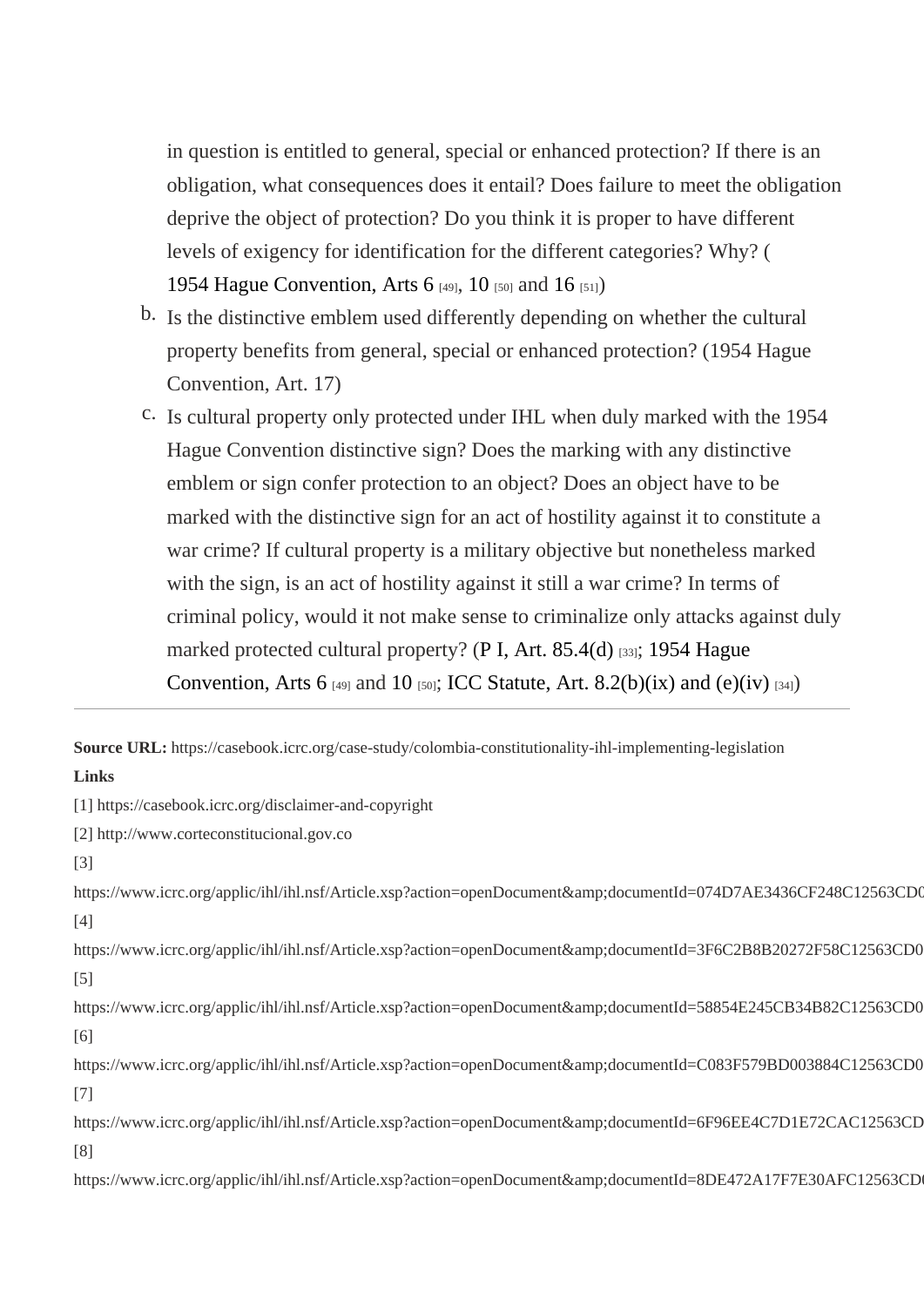[9]

| https://www.icrc.org/applic/ihl/ihl.nsf/Article.xsp?action=openDocument&documentId=14F60F779A9C29F2C12563CD0  |  |
|---------------------------------------------------------------------------------------------------------------|--|
| $[10]$                                                                                                        |  |
| https://www.icrc.org/applic/ihl/ihl.nsf/Article.xsp?action=openDocument&documentId=DD77A07DBDF8B9A2C12563Cl   |  |
| $[11]$                                                                                                        |  |
| https://www.icrc.org/applic/ihl/ihl.nsf/Article.xsp?action=openDocument&documentId=F8D322BF3C0216B2C12563CD(  |  |
| $[12]$                                                                                                        |  |
| https://www.icrc.org/applic/ihl/ihl.nsf/Article.xsp?action=openDocument&documentId=28D300B20C31500CC12563CD0  |  |
| $[13]$                                                                                                        |  |
| https://www.icrc.org/applic/ihl/ihl.nsf/Article.xsp?action=openDocument&documentId=73D05A98B6CEB566C12563CD   |  |
| $[14]$                                                                                                        |  |
| https://www.icrc.org/applic/ihl/ihl.nsf/Article.xsp?action=openDocument&documentId=043A5B6666FA92E6C12563CD(  |  |
| $[15]$                                                                                                        |  |
| https://www.icrc.org/applic/ihl/ihl.nsf/Article.xsp?action=openDocument&documentId=92AA9B56D96489D3C12563CD   |  |
| $[16]$                                                                                                        |  |
| https://www.icrc.org/applic/ihl/ihl.nsf/Article.xsp?action=openDocument&documentId=48083752D709C74F412567BB00 |  |
| [17] https://www.icrc.org/customary-ihl/eng/docs/v1_rul_rule161                                               |  |
| $[18]$                                                                                                        |  |
| https://www.icrc.org/applic/ihl/ihl.nsf/Article.xsp?action=openDocument&documentId=2F681B08868538C2C12563CD00 |  |
| $[19]$                                                                                                        |  |
| https://www.icrc.org/applic/ihl/ihl.nsf/Article.xsp?action=openDocument&documentId=AF64638EB5530E58C12563CD0  |  |
| $[20]$                                                                                                        |  |
| https://www.icrc.org/applic/ihl/ihl.nsf/Article.xsp?action=openDocument&documentId=E1F8F99C4C3F8FE4C12563CD(  |  |
| [21] https://casebook.icrc.org/case-study/inter-american-commission-human-rights-tablada                      |  |
| $[22]$                                                                                                        |  |
| https://www.icrc.org/applic/ihl/ihl.nsf/Article.xsp?action=openDocument&documentId=BAA341028EBFF1E8C12563CD   |  |
| $[23]$                                                                                                        |  |
| https://www.icrc.org/applic/ihl/ihl.nsf/Article.xsp?action=openDocument&documentId=B97E89741917B99CC12563CD0  |  |
| $[24]$                                                                                                        |  |
| https://www.icrc.org/applic/ihl/ihl.nsf/Article.xsp?action=openDocument&documentId=086F4BB140C53655C12563CD0  |  |
| $[25]$                                                                                                        |  |
| https://www.icrc.org/applic/ihl/ihl.nsf/Article.xsp?action=openDocument&documentId=F9CBD575D47CA6C8C12563CI   |  |
| $[26]$                                                                                                        |  |
| https://www.icrc.org/applic/ihl/ihl.nsf/Article.xsp?action=openDocument&documentId=E4C44E2F1347B99D4125669000 |  |
| [27] https://www.icrc.org/customary-ihl/eng/docs/v1_rul_rule96                                                |  |
| [28] https://ihl-databases.icrc.org/applic/ihl/ihl.nsf/ART/470-750071?OpenDocument                            |  |